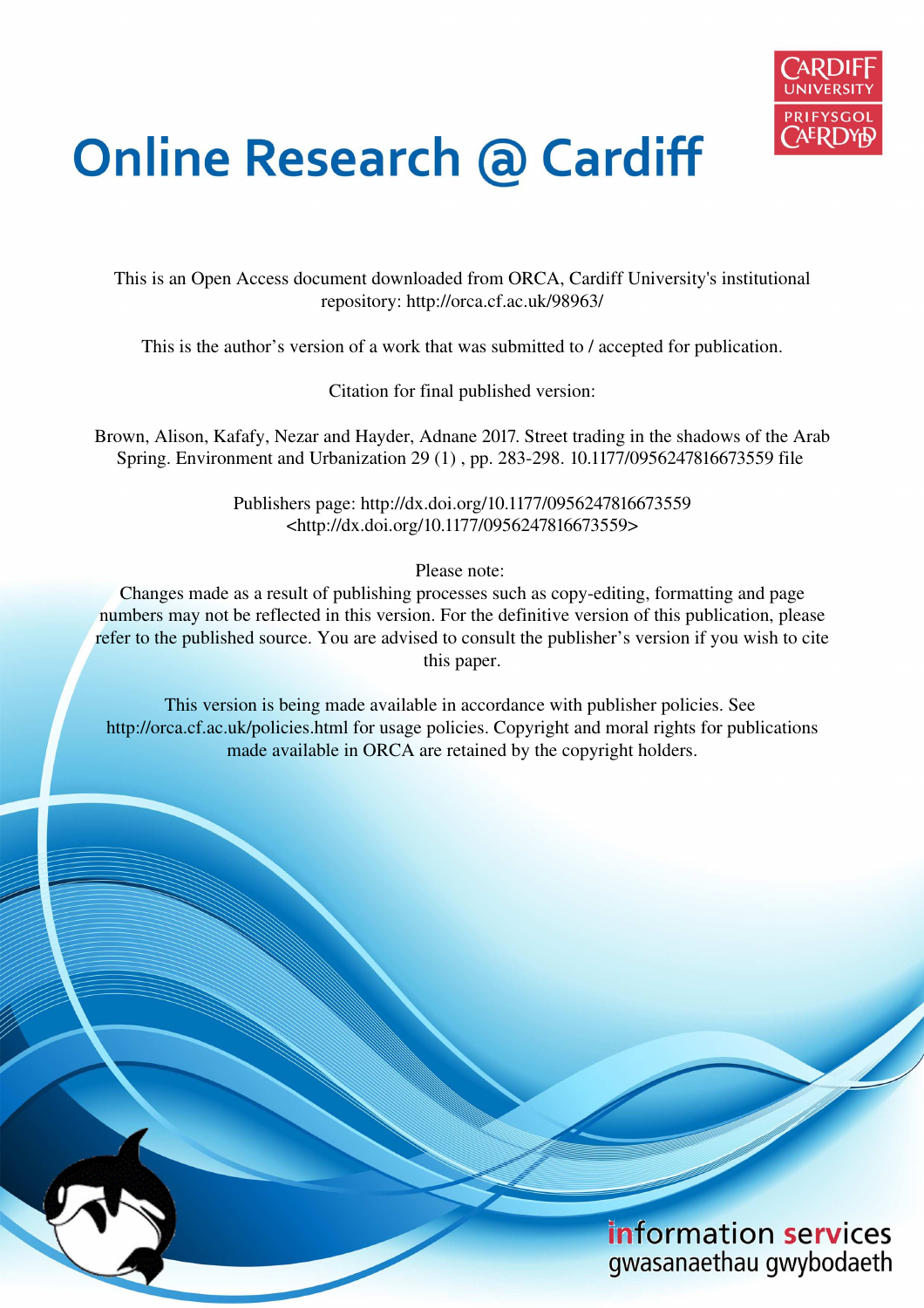#### **Street trading in the shadows of the Arab Spring**

# ALISON BROWN, NEZAR KAFAFY AND ADNANE HAYDER

**ABSTRACT** This paper examines the Arab revolutions of 2011 in Tunisia and Egypt, and their impact on street traders in Tunis and Cairo. Drawing on the literatures on urban conflict and resilience, the paper argues that the authoritarian regimes that the revolutions deposed left a vacuum in governance in which street traders found it hard to profit from the idealism and opportunism of an emerging new order. Despite being hindered by their lack of organization and voice, and disruption to their trade during the revolutions, street traders displayed resilience through small-scale adaptations to their trade and absorbed newcomers into the sector in the face of political conflict.

**KEYWORDS** Arab Spring / community resilience / informal economy / street trade / urban violence

# **I. INTRODUCTION**

When 26-year-old Tunisian street trader Mohamed Bouazizi set himself alight in December 2010, in protest at humiliation and constant harassment from police and city officials, his death inspired revolution throughout the Arab world. The protests in Avenue Habib Bourguiba and Tahrir Square unseated despotic regimes as protestors challenged political repression and economic exclusion in a universal call for justice, fairness and the rule of law. The global headlines raised concern across the region about the explosive potential of street trade, but little has changed. And in cities of Africa, Asia and the Middle East, official policy affecting street traders remains unreformed and punitive for the poor.

As unrest and revolution swept in across capitals in the Arab world, street traders found working conditions increasingly precarious. In the early days of revolution, trading sites were overrun in the protests, although enterprising hawkers found a ready market in the demonstrating crowds. In the weeks and months that followed, economic collapse precipitated an influx of the newly unemployed or displaced into street trade and competition became intense, while as the new regimes solidified, tolerant policing gave way to increasingly restrictive street control. Although much is known about the operation of urban informal economies and the niche that street trading occupies, much less is understood about the effect of conflict on trading economies and the individuals concerned and the vulnerabilities and transformations that take place, which this paper explores.

The paper draws on British Academy-funded research in autumn 2012 and spring 2013, when memories of the Arab revolution were still raw. The impact of conflict on urban informal economies is not widely explored, and much still needs to be understood about the challenges and responses of informal economy workers during political upheaval and economic shocks. Thus the paper draws on two literatures: discussions on urban conflicts as a backdrop to analysing the events of 2011 in the capital cities of Tunis and Cairo, and debates on social–economic resilience to help understand the responses of street traders. The fieldwork draws on local reports, expert interviews and extended semi-structured interviews with traders in both cities. At the stage of the research, both countries were moving uncertainly towards a democratic outcome, but their paths have since dramatically diverged. The paper argues that, although faced with huge obstacles, street traders were able to make tiny adjustments or more substantial changes to enable them to transcend the street disruptions.

# **II. FRAGILE CITIES OF THE ARAB SPRING**

#### **a. Urban conflict as a setting for street trade**

Informal employment is widespread in cities of the Arab world. A 2011 World Bank report<sup>(1)</sup> concludes that, with the exception of large oil producers, a typical country in the Middle East and North Africa (MENA) produces about one-third of its GDP and employs 65 per cent of its labour force informally, depending on its natural resources and size of the public sector. Urban figures are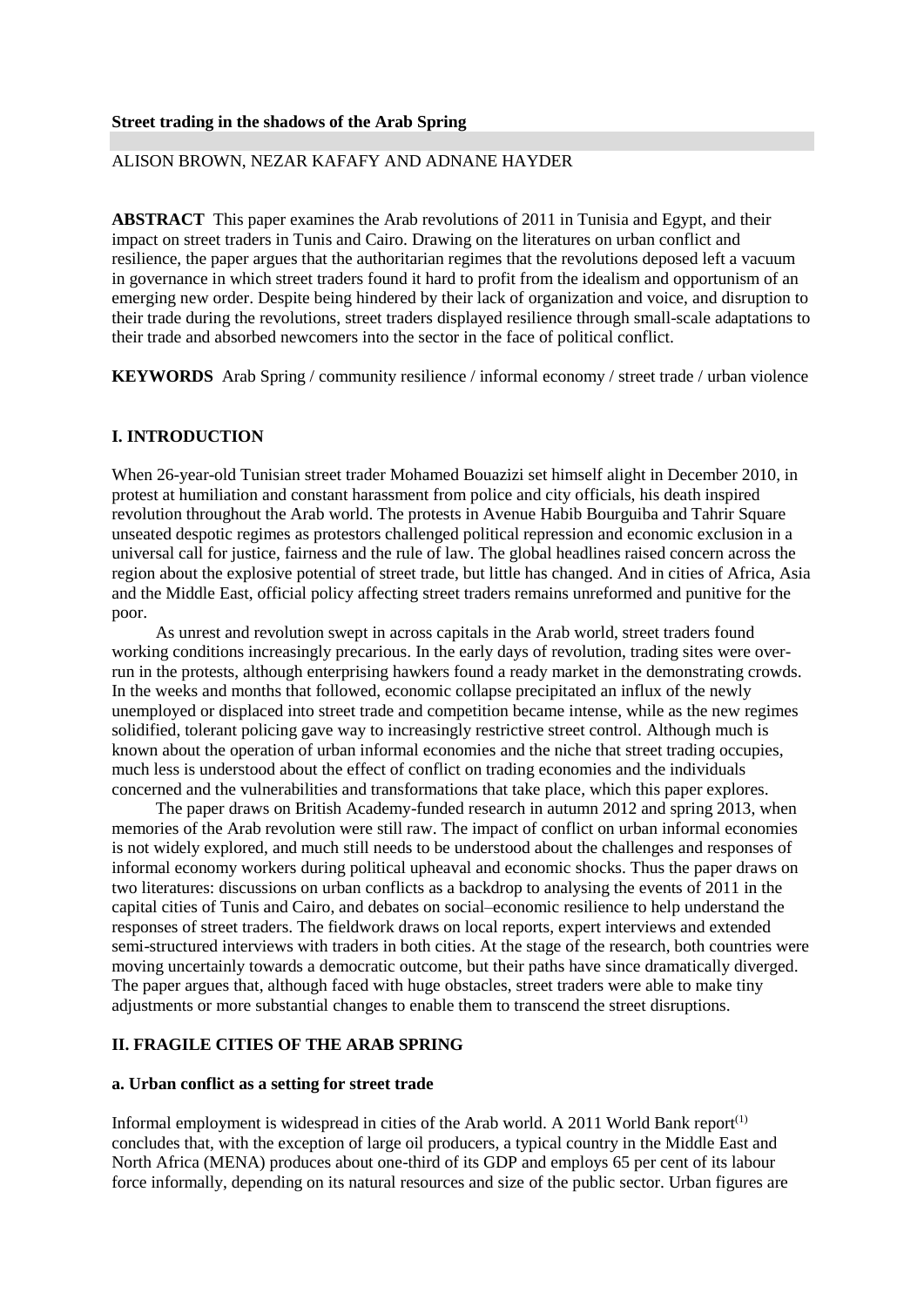not given, and are notoriously difficult to compile. For example, a Women in Informal Employment: Globalizing and Organizing (WIEGO) study of 11 cities in 10 countries outside the region<sup>(2)</sup> piloted a three-stage approach analysing labour force statistics, as well as surveys of informal production units and household consumption. It found that total informal (non-agricultural) employment varied between 46.2 per cent and 83.1 per cent, and in all 11 cities more women were employed informally than men. $^{(3)}$ 

In MENA cities, as elsewhere, street trade is an increasingly important component of urban informal economies, and a crucial livelihood strategy for the poor and very poor; it provides a key source of new jobs, and supports significant urban-to-rural and international remittances.<sup>(4)</sup> It is also one of the most visible and contested sectors of the informal economy, with public space as a place of work subject to frequent police crackdowns.<sup>(5)</sup> Yet, far from the common perception that street trade is a survivalist outlet for local produce or manufacturing, the informality is seen as a response to overregulation.<sup>(6)</sup> And the re-emergence of street trade is seen as an entirely rational reaction to today's economic, cultural and social world,<sup> $(7)$ </sup> with traders now inextricably linked to global systems of exchange.<sup>(8)</sup>

While much is known about the economy of street trade in different cities, its regulation and relations with the state, and the role of associations in claiming rights, relatively little is understood about its trajectories of change through conflict. This section therefore discusses the literature on urban conflict and fragile cities in order to analyse the Arab revolutions and their urban impacts.

The concept of "fragility" is usually applied to states, and although the term is contested, states are described as "fragile" when governments lack the will or capacity to provide for basic poverty reduction, development and human rights of their populations. The Organisation for Economic Cooperation and Development (OECD)(9) suggests five clusters of fragility indicators: violence; access to justice for all; accountable institutions; economic inclusion and stability; and resilience. Claire  $Mcloughlin<sup>(10)</sup> suggests that fragile states are often characterized by ongoing violence, insecurity,$ legacies of conflict, weak governance, and inability to deliver equitable distribution of goods and services.

Recently, the concept of fragility has also been applied to cities, both as a reflection of state fragility, and as the potential loci for reconstruction and recovery. Jo Beall and colleagues<sup> $(11)$ </sup> argue that violent conflict has become increasingly urban. Drawing on research in 10 cities, they identify three forms of conflict: *sovereign conflict* involving international actors; *civil conflict* between organized groups, one or more of which claims to represent the state; and *civic conflict*, a range of violent situations including gang warfare, terrorism, riots, rebellions and other violent protests, which is ultimately *"a reactive expression of grievance by urban populations vis-à-vis the state or other urban actors"*. (12) Muggah(13) describes the fragile city as a *"discrete metropolitan unit"* whose governance is failing *"to deliver on the social contract"*, but also sees fragile cities as sources of local resistance and agency.

Caroline Moser,  $(14)$  in her extensive studies of urban violence, argues that the intersection of unequal access to political and economic resources with poverty precipitates violence. With Cathy McIlwaine<sup>(15)</sup> she developed a fourfold typology of violence, conceived as an overlapping and interrelated continuum: *political* – motivated by a desire to gain or maintain political power; *institutional –* the exercise of institutional power over individuals or groups; *economic* – pursued for economic gain; and *social* – intended to entrench social power. In practice urban dwellers often experience multiple forms of interconnected violence that become endemic and an everyday reality.

Urban protests, such as those witnessed in the capitals of the Arab world, are not new. And the Occupy movement that swept through Europe and the Americas in mid-2011 was partly inspired by the democracy claim of the Arab revolutions. David Harvey<sup>(16)</sup> suggests that these urban class-based struggles have their roots in anti-capitalist movements. Within weeks of the protests in Tahrir Square, a global protest movement had emerged.<sup> $(17)$ </sup> Crucial to the Occupy movement were its messy diffusion of global activism, claim to urban space, and use of social media to rally support.<sup>(18)</sup>

Understandings of the economic impact of violence are still relatively under-developed, but in recovering from crisis, countries often go through periods of rapid economic recovery, although particular locales or sectors of the population may be left behind in the recovery.(19) Studies of Kosovo have shown how in contexts of violence, intrinsic inequalities and power relations constitute and reproduce informal economic practices.(20) The failure of governance, particularly the local state, also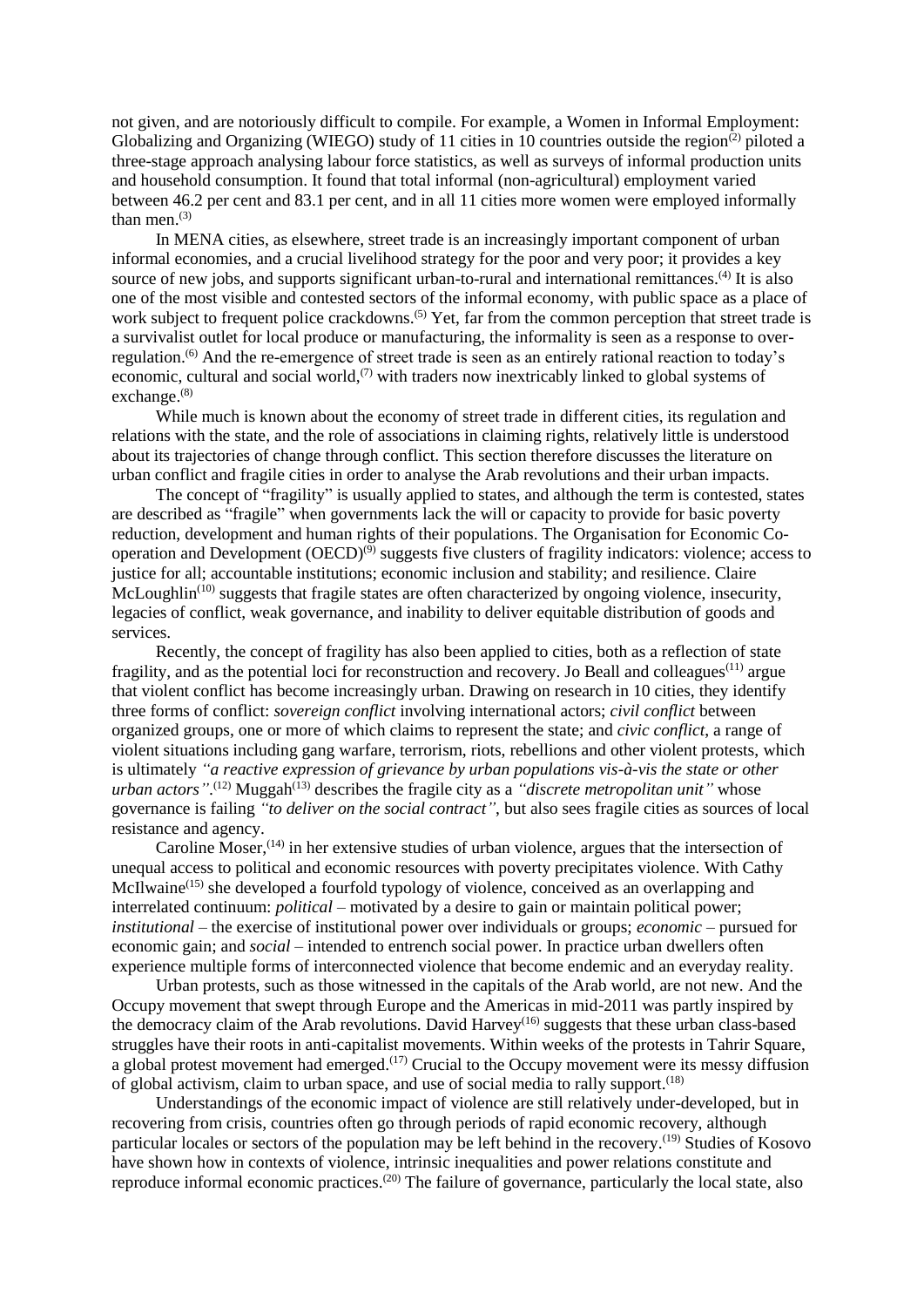appears to be a key factor that heightens fragility.<sup>(21)</sup> A striking finding is the sheer range and diversity of activities observed in the face of violence and disruption. Research finds that violence can also result in "positive" outcomes, such as increased politicization or social cohesion,(22) although the role of the informal economy in conflict settings is not explored.

Thus critical factors in assessing the nature and drivers of urban violence and conflict, as well as economic outcomes, appear to be the scale of exclusion and character of groups excluded, the role of power held by urban elites, the agency and reach of the state, failures of local governance, and the extent to which protests are organized by opposing factions or more spontaneous expressions of discontent. While the Arab revolutions occurred in a context of fragility characterized by social and economic marginalization and repressed human rights, they also reflected the democratic and anticapitalist claims of the young witnessed in the Occupy movement.

#### **b. Arab Spring or Arab revolution?**

Despite similarities in the timing and initial events of the Arab revolutions in Tunisia and Egypt, the underlying structural factors and dynamics of the revolutions were very different.

Tunisia was an unlikely seat of ferment, with a good educational system, strong middle class, and strong labour movement. Yet free expression and political parties were tightly restricted in favour of representing the country as an attractive tourist destination, and the president's family dominated many commercial sectors.<sup>(23)</sup> The uprisings in late 2010 spread from neglected rural areas to the capital, finding common cause with the repressed labour movement. While the spark that lit the protest was outrage at the death of Mohammed Bouazizi on 4 January 2011, underlying grievances over repression, corruption, economic hardship and lack of political freedoms were key. President Ben Ali's televised visit to Bouazizi's bedside did not save him, and he fled to exile on 14 January 2011 after nearly 25 years in power.<sup> $(24)$ </sup>

Yet Tunisia's political transition has been one of the most stable in the region. Although the protests revealed a divide amongst the opposition between union activists who led dissent in the 1980s and the radical youth, a process of conciliation emerged.<sup> $(25)$ </sup> Around 100 new political parties were registered, and a coalition with the Islamist Ennahda as the largest party won 63 per cent of the seats in the National Constituent Assembly in December 2011. Despite unrest throughout 2013, the new constitution was adopted in January 2014, effectively marking the end of the political crisis.

Outrage was also a driving factor in Egypt – at the murder of blogger and human rights activist Khaled Said in June 2010.<sup>(26)</sup> Widespread unemployment and poverty alienated millions of Egyptians, and military control of large sections of the economy remained powerful. Kickbacks and corruption in public service were endemic, while the national police were disliked for their "brutal crackdowns".(27) Unlike Tunisia, in Egypt a young educated elite organized the uprisings, but the protestors' tactical and digital sophistication was bolstered by the relatively free press.<sup>(28)</sup> In a copycat protest, antigovernment demonstrations broke out on 25 January 2011, focused on the occupation of Tahrir Square. Elections in January 2012 brought the Freedom and Justice Party, affiliated to Egypt's Muslim Brotherhood, to power. Their candidate President Morsi was elected in June 2012, but was eventually deposed in July 2013 by the army, which largely reinstated the authoritarian state.

In Egypt, the historically powerful military has dictated the course of events, and their extensive business interests provided a strong interest in maintaining the status quo.<sup>(29)</sup> Thus while the president was deposed, real power still lay with the "deep state" and old institutions.<sup>(30)</sup> Eva Bellin<sup>(31)</sup> argues that in the Middle East, four factors – state wealth from oil and gas industries; international support; patrimonially organized security services, and limited social mobilization – meant that authoritarianism was entrenched. This was supported by a coercive apparatus endowed with extraordinary capacity to repress, a repression acutely experienced by street traders in this study.

In both Tunisia and Egypt, the regimes maintained relative separation from the military and in both countries the army abandoned their president, but in Tunisia the military had no interest in assuming power, which paved the way for negotiations over civilian government.<sup>(32)</sup> Powerful labour unions have also played a role, including the Union Générale Tunisienne du Travail (UGTT) and Union Tunisienne de l'Industrie, du Commerce et de l'Artisanat (UTICA), although their support for informal economy workers was very limited. However, in Egypt this light-touch approach was reversed with the military takeover in July 2013.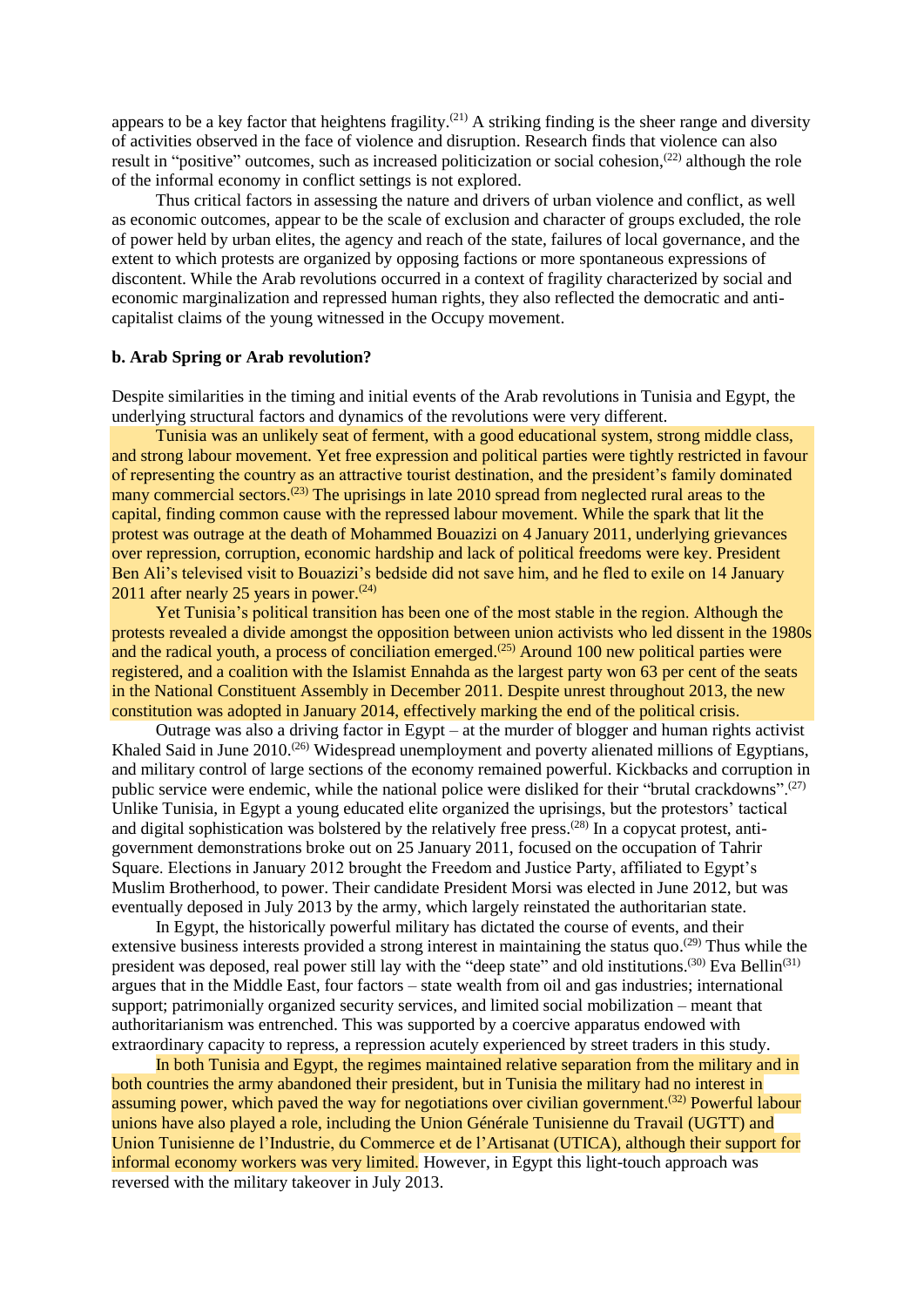Social media were critical in facilitating protests in Egypt. Several campaigners against police brutality set up a Facebook page, whose moderators became involved as mobilizers for the struggle. Social media also allowed protestors to escape political control. This page first published the call to protest on 25 January 2011. During the protests, as it became clear that the military were not going to intervene, protestors brought their children along and a carnival atmosphere prevailed.<sup>(33)</sup>

Unlike many sustained political reform movements, the Egyptian and Tunisian revolutions were very rapid – in Tunisia the president was unseated in one month and in Egypt in 18 days. The revolutions thus carried enormous social prestige but left little time for oppositions to build their own institutions, and *"thus the incumbent regimes continued more or less intact".<sup>(34)</sup> Bayat<sup>(35)</sup> argues that* revolutions that aim to push political and social reforms through existing institutions have the advantage of ensuring orderly transition, but the possibility of genuine transformation will depend on *"perpetual mobilization and vigilance of social organizations"*.

It is not yet clear whether the events of 2011 were a spring from which a new democracy has emerged, as Tunisia promises, or a revolution that was reversed, as Egypt has found. The protests do not fit neatly into the categories of *civic and civil conflicts* identified by Beall et al.(36) In both countries, protests started peacefully, but conflict emerged in confrontations between protestors and the state, and petty crime thrived in the vacuum left by authoritative policing. In both Egypt and Tunisia, rebellion against authoritarianism, lack of political freedoms and economic exclusion were the core of the unrest, but the rapidity of events and eventual violent confrontation between security forces and protestors created a cycle of increasing violence. In Egypt in particular, the withdrawal of surveillance let loose an unexpected surge in petty crime and the widespread sexual harassment of women, which inevitably affected street trade.

# **III. RESILIENCE AND THE INFORMAL ECONOMIES OF TUNIS AND CAIRO**

#### **a. Community resilience and street trade**

Policymakers often categorize street trade by its "flexibility" and "ease of entry", but this simplification ignores the complex social networks and spatial claims that street traders must negotiate. In the aftermath of conflict, a crucial question is whether street trade and the informal economy provide a nimble means to reconstruct livelihoods and the adaptability to seize employment opportunities in the return to political and economic stability, or deepen insecurity for those affected. The section briefly examines the concept of resilience for both communities and individuals, as a basis for understanding informal economy responses to the political and social unrest of the Arab Spring.

The concept of resilience emerged in the 1960s and 1970s from studies in ecology, described as the capacity to persist within a domain in the face of change,<sup> $(37)$ </sup> with resilience broadly defined as the capacity of a system to change and adapt and yet remain within critical thresholds. In a seminal paper, Holling<sup>(38)</sup> suggested that resilience, as a measure of a system's integrity, was the ability to experience change and disturbance without catastrophic qualitative change in the basic functional organization.

By the late 1990s, it was being argued that resilience was a useful way to think about sustainability, both in the conventional application to environmental processes and in relation to wider social and economic processes. This suggested that in the face of catastrophic and irreversible environmental problems, communities need a flexible and adaptive response system, with war and civil unrest as striking examples of qualitative shifts in which small disturbances become magnified to disrupt socioeconomic systems.<sup>(39)</sup>

More recently community resilience has been considered by Magis(40) as the *"existence, development and engagement of community resources by community members to thrive in an environment characterized by change, uncertainty, unpredictability and surprise"*. Berkes and Ross(41) argue for an integrated concept of community resilience that includes three components: adaptive capacity, self-organization and agency. However, they identify challenges in the concept, for example distinguishing between general resilience, and specified resilience, e.g. to a disaster, such as an earthquake or flood. Recently, the concept has been widely applied in disasters and humanitarian aid literature, and the UK's Department for International Development (DFID)<sup>(42)</sup> has suggested that *"disaster resilience is the ability of countries, communities and households to manage change, by*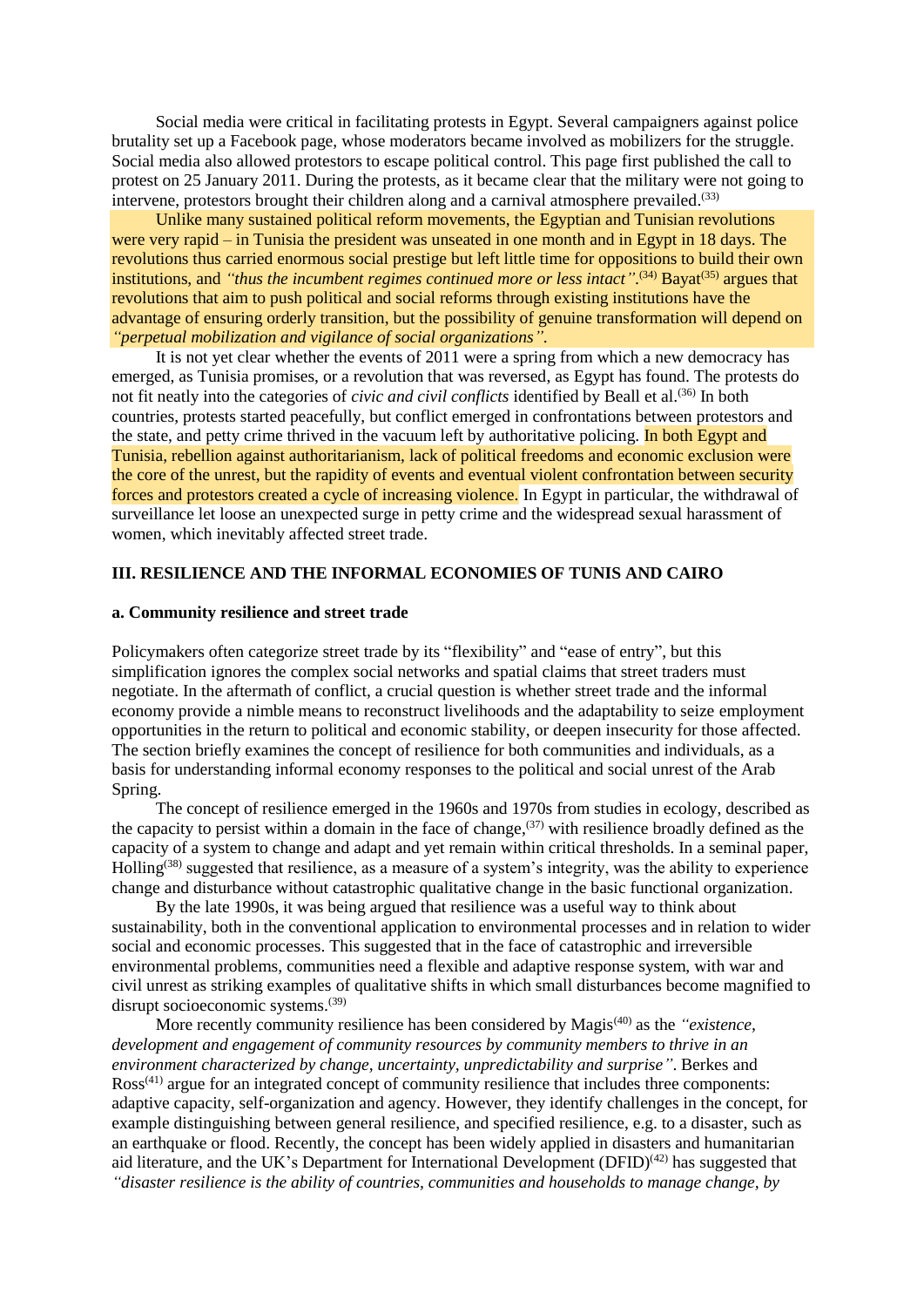*maintaining or transforming living standards in the face of shocks or stresses - such as earthquakes, drought or violent conflict - without compromising their long-term prospects".*

Critics of applying resilience to community development suggest that the concept of a return to equilibrium denies the possibility of moving away from an undesirable norm, arguing that the resilience paradigm has moved beyond its original concept, especially where returning to "normal" means returning to poverty, vulnerability and exclusion.<sup> $(43)$ </sup> The resilience agenda thus disguises structural problems of power in socio-ecological systems, conflicts of interest and unequal distribution, to which the response is dismantling the capitalist market system. $(44)$ 

Thus, applying resilience thinking to the social–economic system of street trade implies the concept of a return to stable livelihoods after shocks or disasters, but with a recognition of evolution to a more secure equilibrium. This depends on knowledge systems, leadership and social networks that shape adaptation to the post-disaster reality, in parallel with responsive institutions that can embrace opportunities for change. Resilience thinking implies that for street traders, both trading communities, individuals and street-level governance must all adapt on the ground.

## **b. Informal economies in Tunisia and Egypt**

To what extent do the profound changes seen in both Tunis and Cairo live up to this expectation of adaptive capacity and resilience? Both Tunisia and Egypt have large informal economies, but macrolevel information is patchy and the figures do not generally refer to street trade.

A background paper for the 2000 2001 World Development Report found that in the 1990s the proportion of informal employment as a share of non-agricultural employment was 65 per cent in Egypt, and 39 per cent in Tunisia (weighted average of 1990 and 1995).<sup>(45)</sup> Tunisia's government statistics department undertakes regular micro-enterprise studies. Egypt was included in the 2013 International Labour Organization (ILO) study.<sup>(46)</sup> This estimated that informal employment forms 51 per cent of the country's non-agricultural employment, employs 8.2 million people, and includes 7.6 million men and 572,000 women (2009 data); it employs 56 per cent of all male non-agricultural workers and 23 per cent of women, as women tend to work in the service sector that have a lower level of informality. Informal employment is estimated by the ILO to contribute 16.9 per cent of Egypt's GDP (2008 figures). Unfortunately Tunisia was not included in this dataset.

A 2014 World Bank report analysed informality in the MENA region.<sup>(47)</sup> Using proxy figures, the report estimated that for Tunisia, informal employment increased from 50.5 per cent in 2005 to 53.5 per cent in 2009, with a pronounced increase amongst men and university graduates, partly due to a centralized and rigid wage-setting process. In Egypt, informal employment was thought to have increased from 49.0 per cent in 1998, to 58.3 per cent in 2006, partly due to contraction of public sector employment.

Several smaller studies of the informal economy have also been undertaken. In late 2012, amongst a fanfare of headlines, Hernando de Soto visited Tunisia and the family of Mohammed Bouazizi, and his consultancy undertook research in the country. The recommendations set out their policy guidelines for formalization.<sup>(48)</sup> Another study, undertaken through the Tunisian Inclusive Labour Initiative  $(THI)$ ,<sup> $(49)$ </sup> interviewed 1,203 workers across six regions, including own-account workers, employers and employees. Some 90 per cent of employers and own-account workers did not have a licence, and for them bureaucracy, corruption, and the cost of taxes were major obstacles to formalization. Unfortunately neither study looked at the impact of the Arab Spring.

According to key informants, in Tunisia the *marché parallèle* is well-developed, particularly cross-border trade with Libya and Algeria, which encompasses the informal economy but also includes *contrebande et voleurs* (smuggling and thieves). Smuggling goes both ways – cheap petrol is the main product coming into Tunisia, with subsidized wheat going out. The frontiers are porous – mafias threaten the authorities, smugglers are often armed so customs officers do not stop the trucks, and tractors bypass customs posts on a route through the dunes. Health insurance is also an issue as there is a huge problem of loss of medicines.

A well-respected researcher and key informant for our research suggested that Tunisia's informal economy could be described as *"illegal, mais toleré"* (illegal but tolerated). He identified six main sectors of the informal economy: 1) *micro-entreprises sur la rue* (on-street trading); 2) *commerce ambulante* (hawking); 3) *marchés hebdomadaires* (weekly markets); 4) *economie*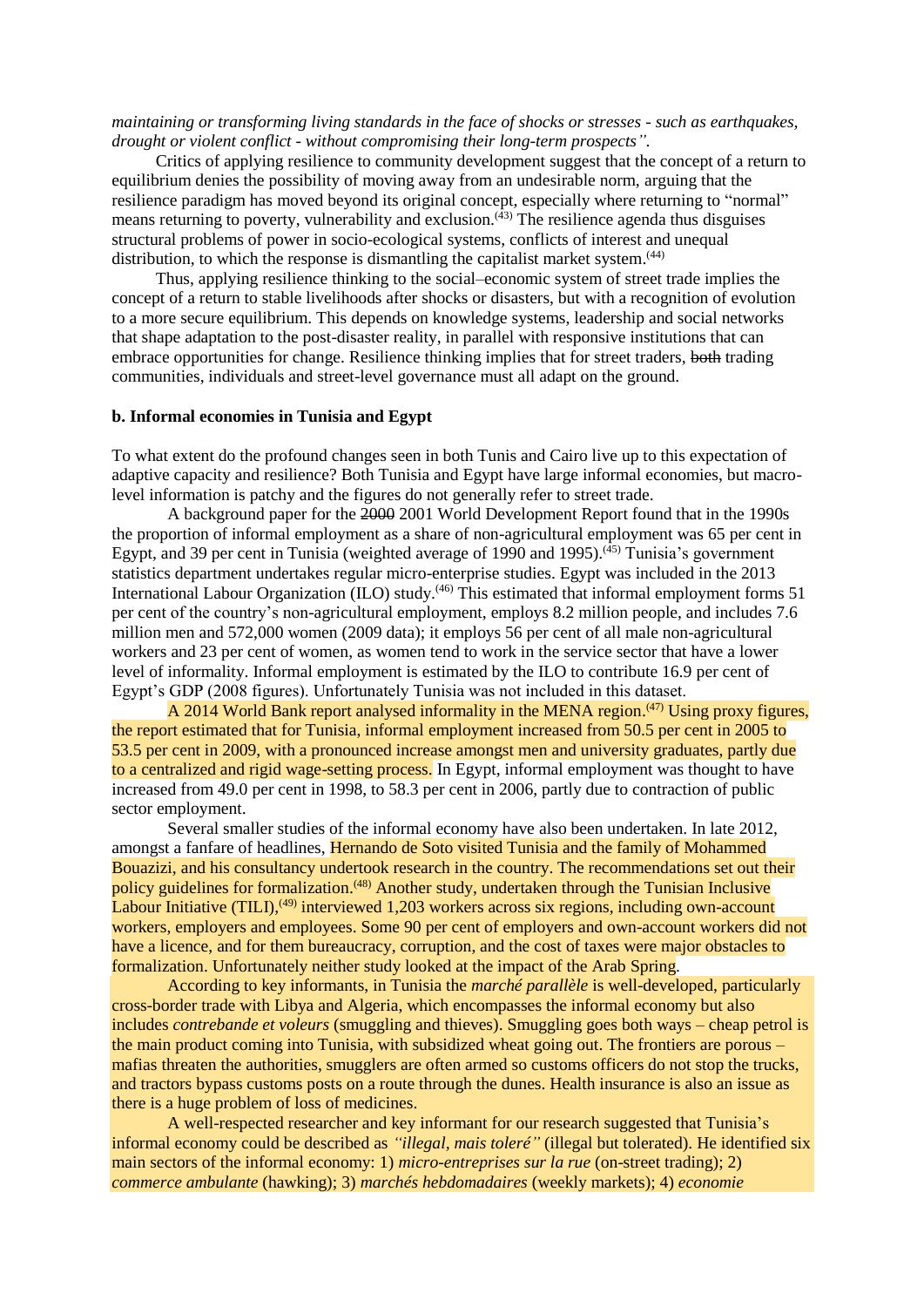*frontalier* (border economies); 5) *domestiques de la maison* (home-based workers); and 6) *service de reparation* (repairs – a new category that has arisen since the revolution). Three of these categories represent different aspects of street trade, representing its centrality in Tunisia's informal economy. He found that although now many traders are illiterate, in 15–20 years' time there will be a new cadre of highly educated small-scale entrepreneurs.

In Egypt, there has been a long-standing interest in the economics of the informal sector. A large panel survey of micro-enterprises was commissioned in 2003 and 2004 and, according to a key informant, demonstrated that capital investment had increased, traders were becoming more educated, with more women working, and businesses were becoming more sophisticated. This led to Law No 141/2004, The Micro and Small Establishment Law, and various changes to social security legislation.

In Cairo, the independent Egyptian Centre for Economic Studies (ECES) conducted a smaller survey just before the revolution of 90 employers and 180 employees in Manshiet Nasser, a poor district famous for its recycling community.<sup>(50)</sup> Men formed 94 per cent of employers and 85 per cent of employees. Although 25 per cent of the employers had a university degree, 23 per cent of the employees were illiterate. Employers were discouraged from joining the formal sector because of complexity of government procedures, the length and cost of registration, the small size of enterprises, and the need to avoid tax. Most of the employers (84 per cent) were subject to government surveillance, with 80 per cent offering bribes to government inspectors. The Governorate of Giza had also commissioned a study to develop a street trading policy.

These studies do not relate to street trade or look at issues related to resilience. But it is clear that the informal economy is significant and complex in both Egypt and Tunisia, and that street trade is likely to be both a crucial source of jobs and an important mechanism for facilitating informal sector trade more broadly.

## **IV. EXPERIENCING THE REVOLUTION**

Political turmoil was still fomenting in both Tunis and Cairo when the fieldwork took place, so this analysis provides a review of street traders' experience at a particular moment in a context of rapid change. Nevertheless the findings are revealing.

#### **a. Recovery in Tunis**

In Tunis the traders' survey for this research took place in early 2013 in three main locations: localities around the medina including Rue d'Espagne, Bab Aljazira and Ibn Khaldoun; Marché Sidi Bahri, near the Ali Balhouene bus station, and the low-income suburban area of Tadhamen and Intilaka, with its large market around the metro station. In Ibn Khaldoun, most of the stalls were selling *friperie* (second-hand clothes). Interviewees included 103 traders, 88 men and 15 women, of whom seven were trading in Rue d'Espagne. Of the 103 interviewees, 61 were born outside Tunis, but only six had moved to Tunis in the last five years, and only two had moved to Tunis since the revolution, one from Gabès and a second from Sousse. Some 34 per cent of interviewees were aged 19–34 and 35 per cent aged 35–54. Many interviewees were well-educated: 41 per cent had secondary education, five had a diploma and one a university degree, while 13 per cent were illiterate. Some 83 per cent of interviewees were the main income earners in their households.

The impact of the revolution and traders' resilience in the face of change were explored from various angles, including: whether traders saw more newcomers coming into street trade and how they were received; changes to trade, i.e. goods, suppliers or profits; changes in the role of the authorities; and changes to perceived insecurity and harassment.

Across all survey locations in Tunis, a large proportion (58 per cent) of interviewees had noticed a rapid increase of newcomers since the revolution, mainly young men, and those who did not were trading in places where sites were fixed. Some were hostile, reporting competition if newcomers were selling the same product, *"noise and anarchy"* in the souk, and a *"lack of security in the chaos"*. But others were more sympathetic, saying that *"we are all poor"*, and that traders treated each other with respect.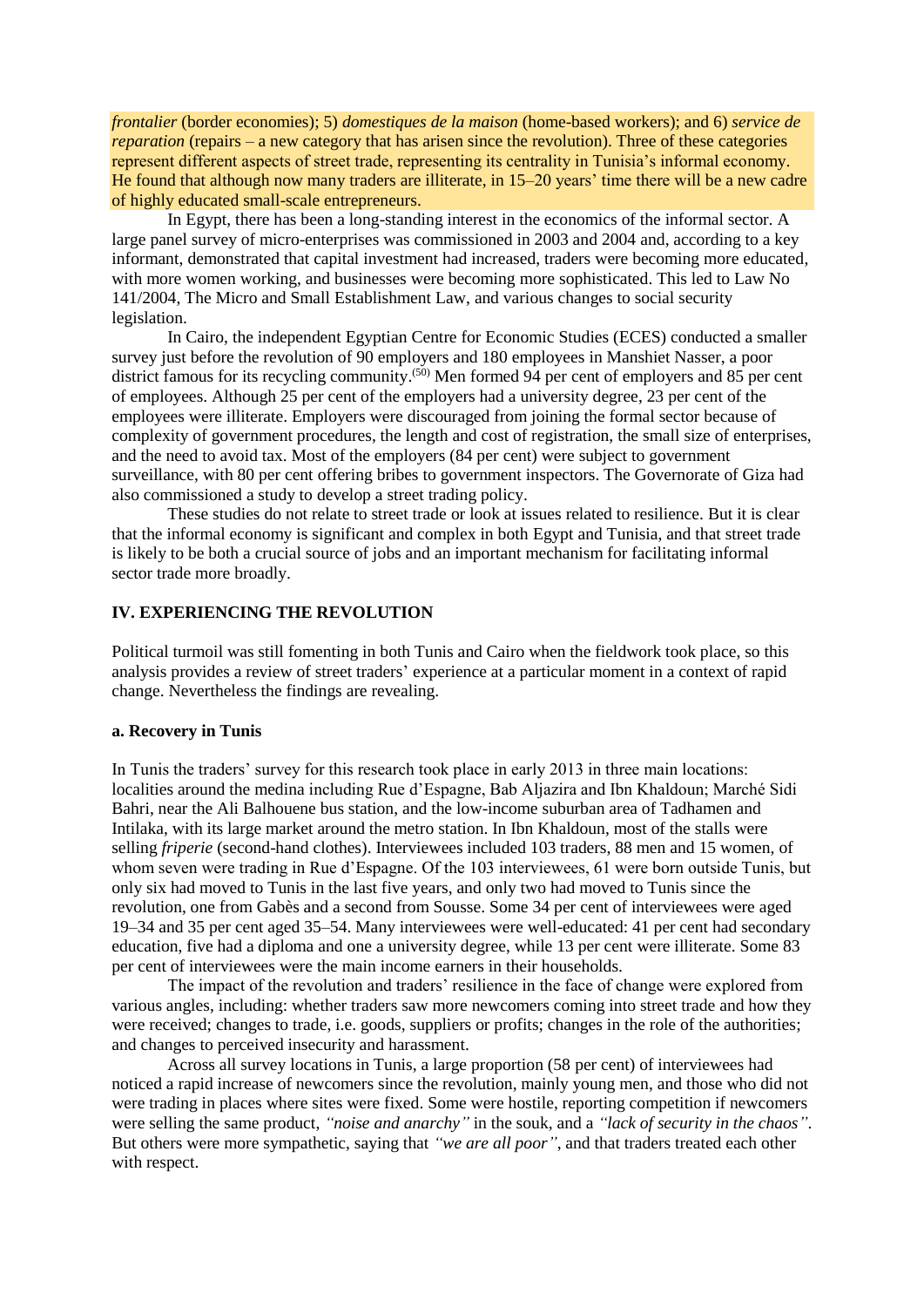Many of the traders had made tiny adjustments to help them weather the disruptions to trade during the unrest. Some changed the goods they sold (18 per cent); some 43 per cent had changed suppliers to seek a competitive price, better-quality goods, or to avoid locations affected by unrest. Others stopped work for a few days or changed working hours. One person was concerned about the tightening of trading conditions, citing the ruling family's control over business.

Nevertheless most had suffered a drop in earnings. Only three had seen profit increase – one of whom, selling second-hand goods near Bab Aljazira, noted the increased freedom after the revolution as before he had no right to work or to move freely – while 17 per cent had seen no change. Some 74 per cent had seen income drop, attributed to the fall in citizens' purchasing power and decline of security in the streets. Several people talked about a fire in the warehouses in Sousse during the revolution, and increased competition due to the increase in traders.

Relations with municipal authorities and police often defined how traders view their security. A number of dimensions of insecurity were explored, including harassment (usually by the authorities), confiscation of goods, fines, evictions, prosecutions and relocation (Table 1). Nearly half (48 per cent) of all interviewees had had goods confiscated before the revolution, which had fallen to 17 per cent in the two post-revolution years. Only in Rue d'Espagne had insecurity increased.

# [INSERT TABLE 1]

Before the revolution a complex system of payments and protection was operating, with police and municipality officers extracting payments and bribes, but also providing some protection from evictions.

"The process was quite straightforward. We paid a small amount to established vendors to negotiate with the authorities without arresting us. They then made the negotiations with the authorities. The security forces protected us against conflicts and violence and traders could keep their place." (Tunis, Rue d'Espagne, man selling nappies)

After the revolution, trading in Rue d'Espagne had become more difficult, particularly for women, with confiscations of goods and evictions dramatically increasing. Traders reported increased competition for space, resulting in fights, stone-throwing, and more unpredictable policing. One group of traders selling religious goods feared interference from abroad in an anti-Islamic crackdown.

"After the revolution there has been a decline in the role of the municipal police, but an increase of conflict with security forces, and in verbal and physical violence. The difficult economic and social situation and the political chaos has profoundly affected vendors. There are many problems: the absence of a legal framework guaranteeing rights; lack of stability in the work which is marginalized and vulnerable." (Tunis, Rue d'Espagne, woman selling shoes)

Outside the city centre there was less oversight:

"After the revolution, I have not seen the municipality controllers…Informal trade appears a sort of a solution because the State cannot provide employment to the growing number of unemployed…there are hundreds of families affected by unemployment because many factories have closed, because of the lack of security and increasing labour strikes resulting from demands for increased wages." (Tunis, Tadhamen, man recharging phone batteries)

Almost universally, traders said there was no association representing their interests. Only one trader (selling plastic household goods near Bab Aljazira) had joined an association, but said that it was weak. As key informants reported, the main trade unions had been hostile to street traders, considering them "bandits" as up to 70 per cent of traders had no *patente* (licence). But after the revolution, UTICA (The Tunisian Union of Industry, Trade and Handicrafts) had launched a dialogue with informal economy operators. Nevertheless, traders work in regional networks, with many originating from the interior – the North West (Beja, Le Kef, Jendouba, Seliana) and Mid-West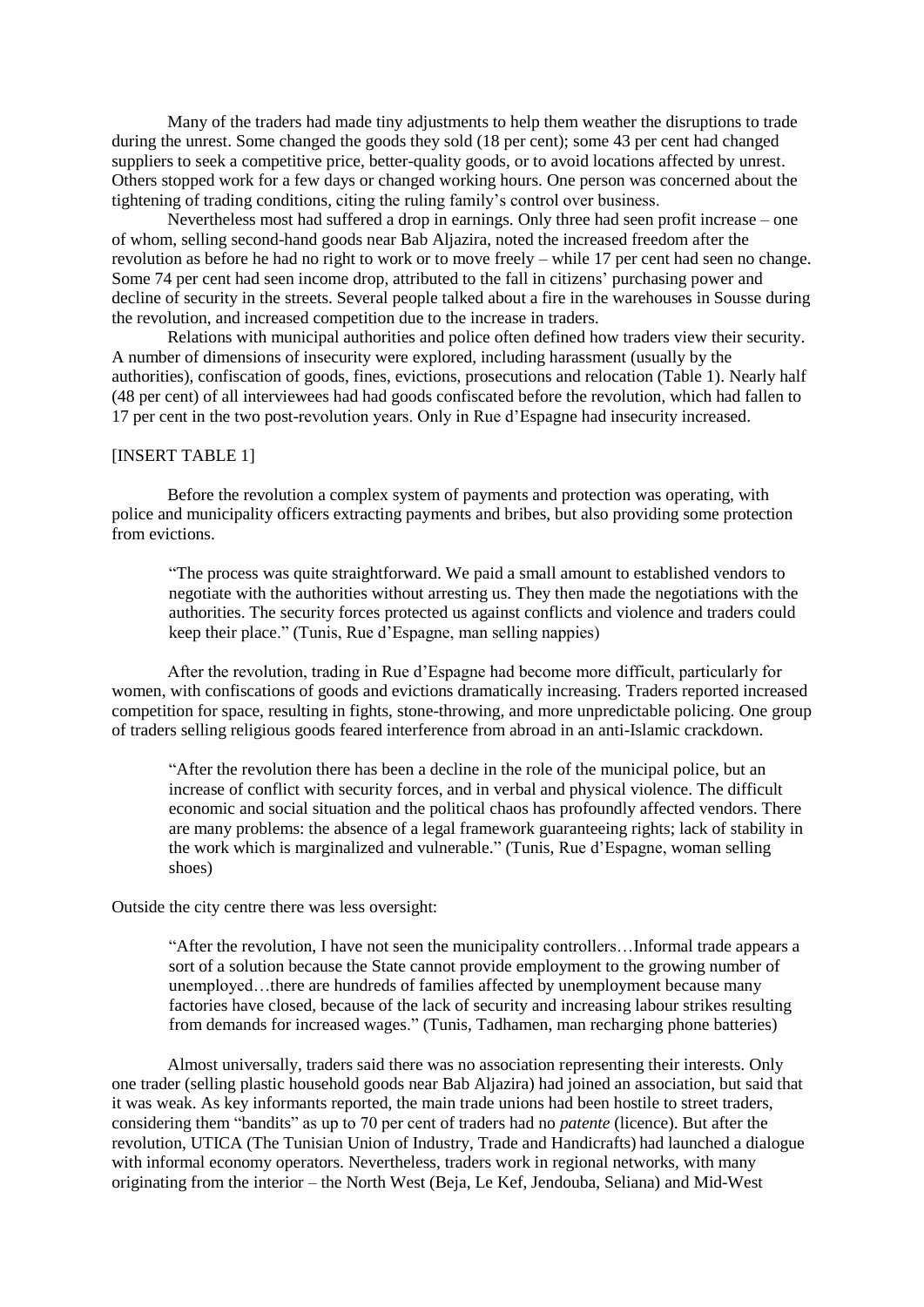(Kasserine, Sidi Bouzid, Kairouan). Various clans are particularly important, including the Arach/Awled Ayaer from Makther, and Jemla from Sidi Bouzid. This pattern of association suggests that social capital amongst traders in Tunis relies on traditional bonds and is not well-adapted to fluid urban settings.

## **b. Survival in Cairo**

In Cairo interviews were undertaken during the early months of the Morsi administration, in areas where street trading was contested, including: the city centre around Tahrir Square; the metro terminal at Helwan; Ramses and the Abd El Moniem Riyad bus station – a site of several demonstrations; the low-income area of Embaba; and the area around the El Demerdesh metro station and hospital and Ain Shams University hostels. The 103 interviews included 93 men and 10 women – the latter were selling foodstuff, mostly fresh food in Embaba, and one had been forced into vending by widowhood. About a quarter of the sample had moved from outside Cairo, but often some time ago, and only three had come to Cairo since the 2011 uprising. Our key informants had mentioned three groups of vendors: those people selling on commission from shops; unemployed graduates, and those from the countryside often selling Chinese products. But in practice the spectrum was wider.

Most traders were young (53 per cent were aged 19–34), significantly younger than in Tunis. Education levels varied, but 27 per cent of interviewees had more than 14 years' of education; of these four had university degrees and two had master's degrees − in international law and commerce. Illiteracy was higher than in Tunis; 38 per cent of interviewees (mainly working in Helwan and Embaba) could neither read nor write who mostly originated from Upper Egypt. Some 80 per cent of respondents were the main income earners in their households.

 The two main factors that led people to start trading were economic conditions and unemployment, but there are many obstacles to setting up in trade. Before the revolution, the main risk was that municipal enforcers (*shurta*) would confiscate their goods, but some people argued that at least the municipality was present and collected fees, organized space and prohibited uncontrolled vending.

 As in Tunis, people in Cairo had made small adjustments to their trade since the revolution, by changing goods, suppliers, location or timing, although some people had long-term relationships with suppliers – for one person up to 35 years. Several people bought from the Albour wholesale market, where suppliers allow known traders to take goods on credit. One trader with a diploma had sold his shop in Shoubra during the revolution to cover this debt and was then selling tea and sandwiches around Tahrir Square. Some traders sold seasonal goods, e.g. dates, mango or cabbage. Some had come into the trade from construction, and one worked as a car mechanic during the slack trading time. A few changed suppliers, looking for a better price. As one person said,

"Before the revolution there was a lot of selling, but after the revolution there have been a lot of robberies, the goods are now scarce and are sold on the black market". (Cairo, Helwan, man selling cigarettes)

In Cairo, more interviewees reported an influx of newcomers than in Tunis. Some 68 per cent had seen an increase in the numbers of traders, although 23 per cent had seen no increase, usually because they were in established locations.

"I am one of them [a newcomer], I am gaining my subsistence by working hard, neither stealing nor begging." [Cairo, Embaba, man selling school bags]

Newcomers often had to ask permission to trade from nearby shops or from the "controller" of the area. Other traders were wary but recognized people's needs.

Amongst interviewees, 10 per cent of respondents said they had increased their profit since the revolution, as the municipality *shurta* no longer came round, competition had reduced as some traders had fled, and employees were returning earlier from work. 52 per cent had lost earnings, as prices had increased, competition from new vendors had intensified, customers had no money, or they had experienced theft or loss of a salaried job.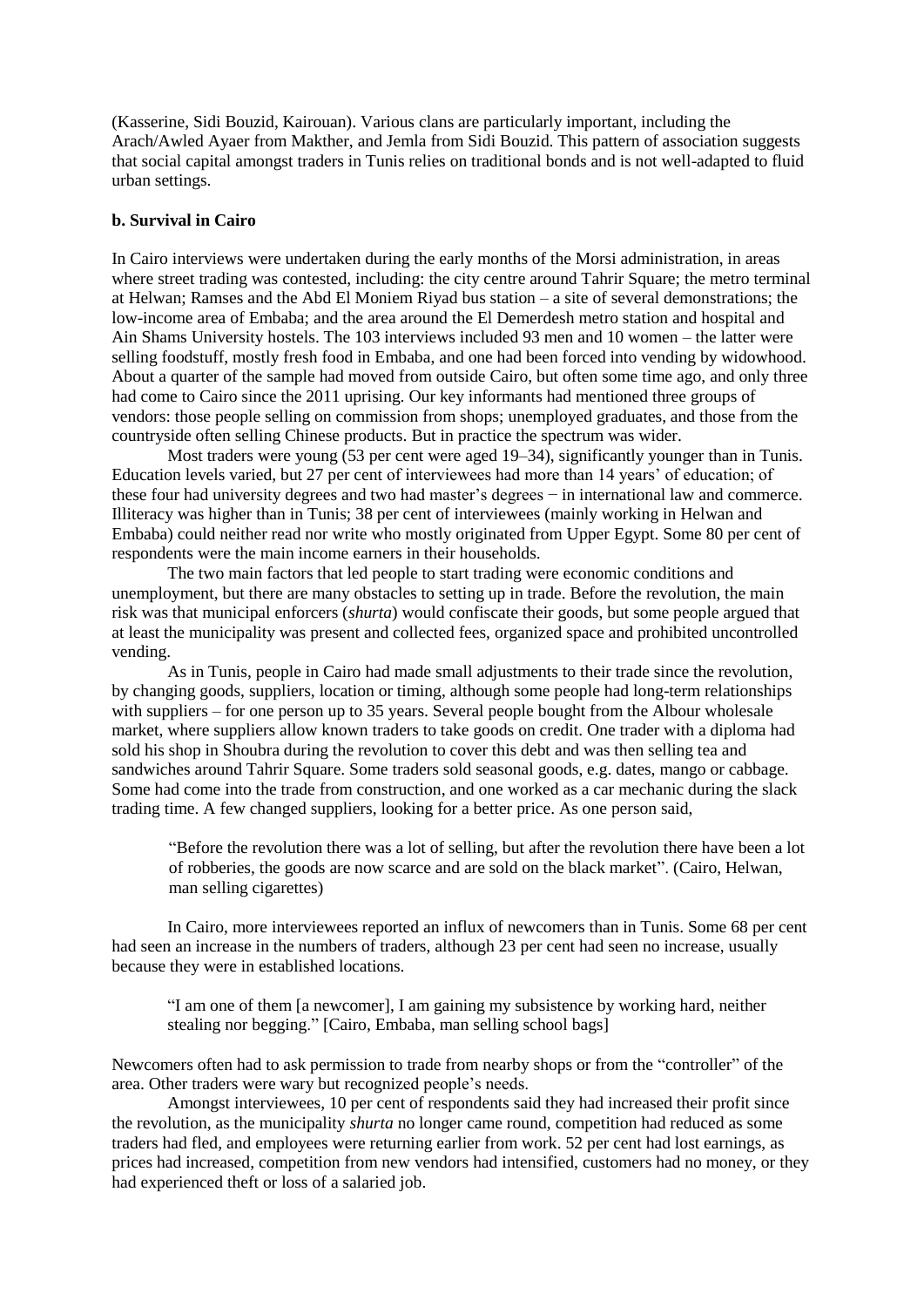"After the revolution we cannot feed ourselves and families, until now people are still suffering." (Cairo, Embaba, man selling school bags)

While the regional trading links found in Tunisia did not seem to be as widespread in Cairo, Helwan had seen dramatic changes as lack of policing allowed the metro station forecourt and a local park to be invaded. For many years, Helwan has attracted traders from Upper Egypt. The Baderi from Asyut came to Helwan over 40 years ago, and a few traders were from Fayum, Beni Suwaif or Suhaiq. By far the largest group was from a village in Asyut called Bahiq, in Wadi Gadid. The Bahiqis work under a "boss" or "leader"; they have strong kinship networks, and a tradition of carrying knives as weapons, although these are rarely used except during an argument. From Bedu and Arab stock, Bahiqi culture lays traditional claim over land rights in a large part of the Western Desert, and they see themselves as inheriting Pharaonic traditions. Although realizing they have no formal rights in Helwan, they claim authority over their trading land – called "laying on hands". Migrants often become "bosses" because as someone becomes established he brings relatives to join him, or a group comes together as a gang. Bahiqis did not figure in the survey as they were reluctant to be interviewed individually.

Before the revolution, policing was heavy-handed, with a complex system of payments and protection in operation. Police and municipality officers usually extracted payments and bribes, but occasionally provided protection and warned of evictions.

"We suffered from everything you could imagine: the municipality would take our goods and you can't get them back; then the municipality comes for evictions; if we don't pay them they call us and tell us the wrong day and date when the evictions are happening." (Cairo, near El Demerdesh Metro Station, man selling mirrors, shoe polish, plastic goods and razors)

The impact of the 2011 events on street traders varied. Some managed with limited disruption e.g. by stopping work for three–four days, or working shorter hours, but others faced significant upheaval being out of work for two to six months, or losing salaried jobs. Only one said he went to Tahrir Square to demonstrate, and a few profited from the influx of protesters.

"Of course it's affected us – with people's treatment of us, there are lots of problems now, and without the government's commitment there is a lack of security because of an absence of values and ethics. But I can't deny that the trade has become better because we are now settled in one place because the municipality no longer comes around." (Cairo, Helwan, man selling women's clothes hung on a wall)

"I worked as a computer teacher with EGP105 per month and moved to a construction company with a salary EGP300 per month, until it was closed three months after the 2011 events." (Cairo, Ghamra Metro Station, man selling children's books and wall charts)

However, it was in Cairo that the effects of the revolution were most dramatic. Before the revolution, between half and two-thirds of interviewees reported being harassed, having goods confiscated, being evicted or being relocated, with the highest levels of insecurity in Helwan and Embaba (Table 2). Surprisingly, in the city centre around Tahrir Square slightly lower levels of insecurity were experienced. After the revolution, despite the riots, there were dramatic falls in the dimensions of insecurity across all sites, particularly in Demerdesh and Helwan, although insecurity in Embaba remained fairly high.

#### [INSERT TABLE 2]

The drop in harassment is particularly clear in Helwan, as shown in Table 2, and this comment from a cigarette seller.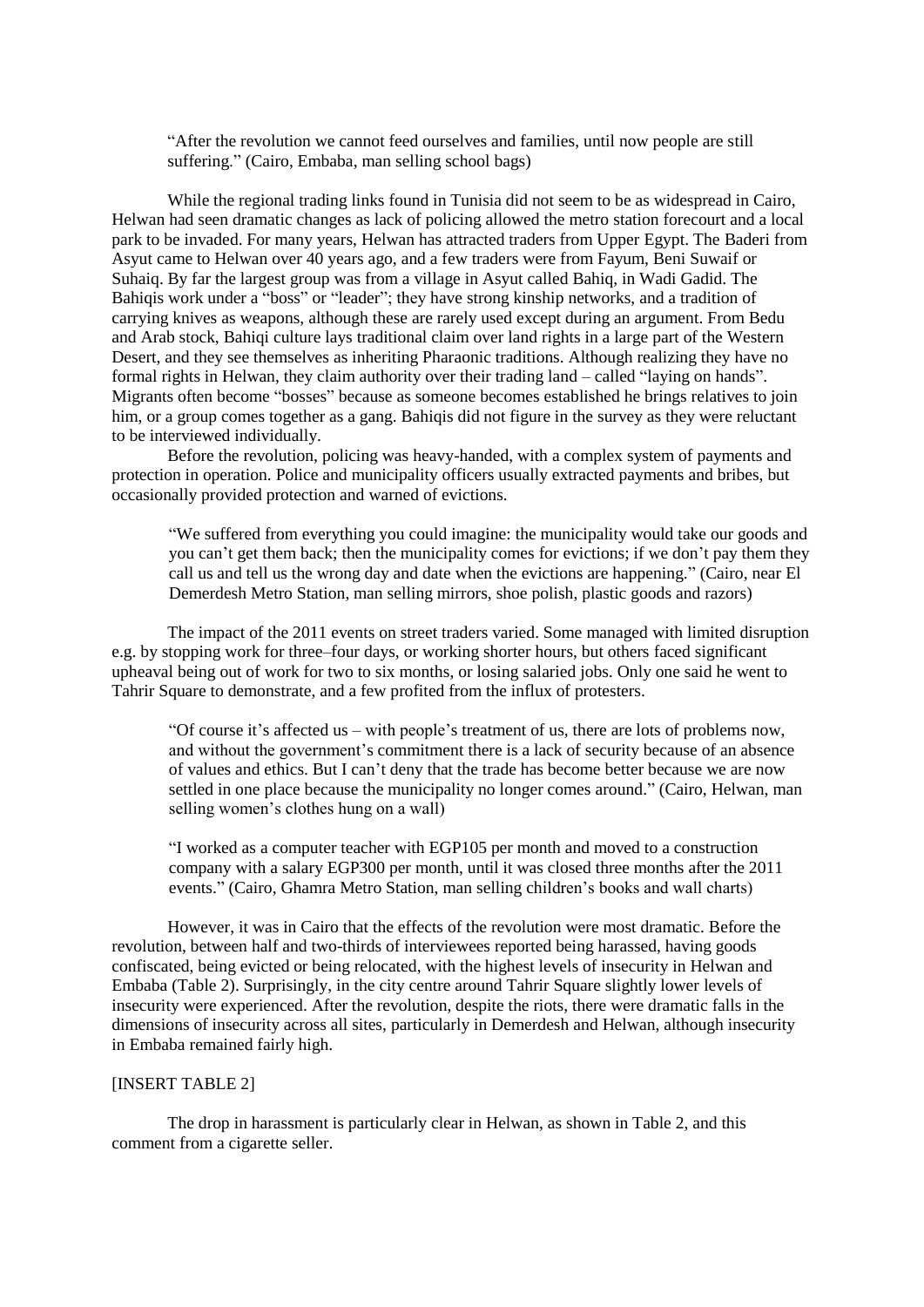"Before 2011, every day they would come around sunset and the evening to take money from the vendors as a bribe to allow them to stay in their place. I was jailed for two months because of the curfew, I was accused of being a thug. On one of the revolution days the military police arrested me…and framed me on several charges: that I was carrying a weapon and an axe and lots of other things and I didn't have any of these things. After the revolution they've stopped coming…They only care about the bribes they get out of us." (Cairo, Helwan Metro Station, man selling cigarettes and lighters)

The Cairenians did not have a strong support network, and key informants confirm that there are few associations representing vendors. Amongst interviewees, only four people said they were members of associations. As one fish seller said, *"There is no such thing – no one cares about us, or even seems to know about us",* and a vegetable seller: *"No, there is none, there is a mosque that cares for us, they usually give us Ramadan bags that we are happy with so much"*. Disputes were usually arbitrated by more senior traders or a recognized market leader. One person mentioned a traders' syndicate on Shawarby Street, and said that it collected money but did nothing.

# **V. UNCERTAINTIES OF CONFLICT**

The Arab revolutions do not fit neatly into categorizations of violence. The rapid progression of events – the emergence of protests capitulating presidential downfall – was followed by a vacuum in which governance structures took a long time to emerge. Using the classification by Beall et al.,<sup>(51)</sup> the protests were neither an organized struggle of *civil* conflict, nor *civic* problems of gang warfare, but rather a spontaneous upwelling of economic and political grievances. In Moser and McIlwaine's<sup>(52)</sup> fourfold continuum of violence, protestors were not seeking *political power*, *institutional control, economic gain* or *social dominance,* but rather a move to a new, more democratic and globally aligned, politics. While in both countries a common factor was the claim for more democratic rights, in Tunis the revolution stemmed partly from rural deprivation, whereas in Cairo it was predominantly an urban movement. However, in both countries, long-standing authoritarianism was deep-seated, and the relaxation of social norms led to a rise in casual or "civic" crime and widespread sexual harassment.

 The case studies covered a particular moment in the countries' political transitions, but suggest that three core factors underpin community resilience during the revolutions for the traders of Tunis and Cairo. First is the flexibility of street traders to make small, incremental changes to their trading patterns, changing what and where they sell and the times at which they trade, or to make the larger-scale adjustment of moving into trade when other employment fails.

 Second is the role of social networks. In Tunis, as revolution spread from the countryside to city, it seems likely that the regional and clan-based trading networks facilitated the spread of unrest, but also sustained trading links. Knowledge of their goods, the locality and the system of pay-offs enabled them to survive. However, the lack of a city-based support network and the ambivalent role of the labour unions towards traders meant that they had limited protection in the height of the protests.

 In Cairo, the importance of regional trading links was also evident from the Bahiqis in Helwan and other Asyut clans, but this seems to have been a specific example not replicated in other areas of Cairo surveyed, and those from elsewhere in the city had less associational support. In many locations, trading spaces appeared to be under the remit of a "controller", often a migrant from the interior who had been in Cairo for many years and claimed authority over space. Unlike in Tunisia, the revolution was initially led by young middle-class and computer-savvy activists, with whom traders had limited connections. In both countries, the lack of local social support mechanisms is striking and exceptional, as many studies have documented the rich associational traditions of street traders in west and southern Africa, Latin America, India and Europe. Thus the knowledge systems from which innovation could stem – a crucial element of resilience – were limited.

 Third is the role of the police and enforcement officials. In Tunisia the military stepped back from the revolution, while street-level control appeared to continue at a slightly lower level than before, except in the central area of Rue d'Espagne. In Cairo, however the relaxation of control was dramatic, but short-lived. Policing was relaxed for a short period after the revolution, resulting in a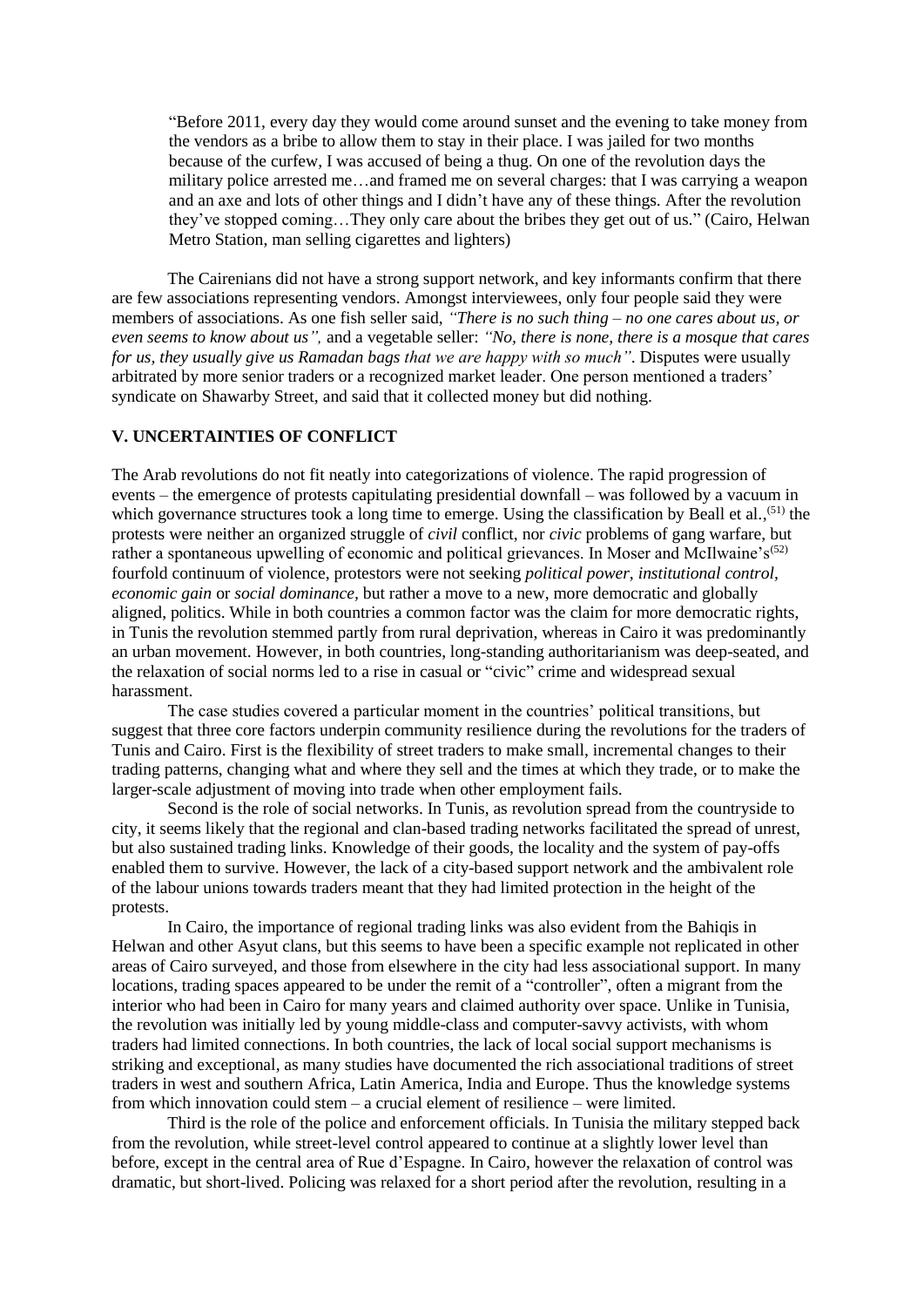brief respite from predatory officials but a rapid rise in petty theft by "outlaws" and "thugs", creating new threats for street vendors.

 Surprisingly, in neither city did the traders interviewed play much of a role in the protests – only one trader in Cairo reported joining the demonstrations, and another stopped work to join his neighbourhood watch committee to stop looting. Needing a continued presence in public space, traders perhaps felt they could not risk being labelled as protestors.

The revolutions of the Arab Spring brought many challenges for street traders. While day-today evictions decreased, petty theft increased in the absence of strong municipality policing. Apart from those braving the crowds in Tahrir Square or Avenue Habib Bourguiba, many experienced perilous trading conditions after the revolutions, but found different methods to survive. Critical factors were the weak associational structure of street traders, and in Egypt the underlying power of state control. Nevertheless, traders' knowledge of the local context and the complex trade networks gave them flexibility to create the conditions for resilience in the face of uncertainty.

In both countries, economists and academics had a very sound understanding of the informal economy, which had informed government policy, particularly in Tunisia, where the relaxing of a hostile attitude by UTICA holds the seeds of inclusion for street traders. However, the tradition of punitive policing and bribery is deeply embedded, and the endemic nature of the *marché parallèle* in both Tunis and Cairo creates fundamental problems of improved governance. Only radical local government reform and policy recognition of the economic role of street trading, coupled with strengthening of trader associations, are likely to counter this bias.

## **BIOGRAPHIES**

Alison Brown

Professor of Urban Planning and International Development, School of Geography & Planning, Cardiff University

Alison Brown is an urban planner, whose research focuses on urbanization and development policy, local governance and urban law, livelihoods and the urban informal economy, and post-conflict cities.

Address: School of Geography and Planning, Cardiff University, Cardiff, CF10 3WA; e-mail: BrownAM@cardiff.ac.uk

Nezar Kafafy

Doctor, Lecturer of Urban Design, Landscape Architecture Faculty of Urban and Regional Planning, Cairo University

Nezar Kafafy is an architect and urban planner, whose research focuses on urban space in arid climates.

Address: e-mail: [nezarkafafy@yahoo.com](mailto:nezarkafafy@yahoo.com) 

Adnane Hayder

Professor and General Director, Centre d'Etues et de Recherches Economiques et Socialies

Adnane Hayder is a regional geographer and past President of the Association des Géographes Tunisiens.

Address: e-mail: adnanehayder@yahoo.fr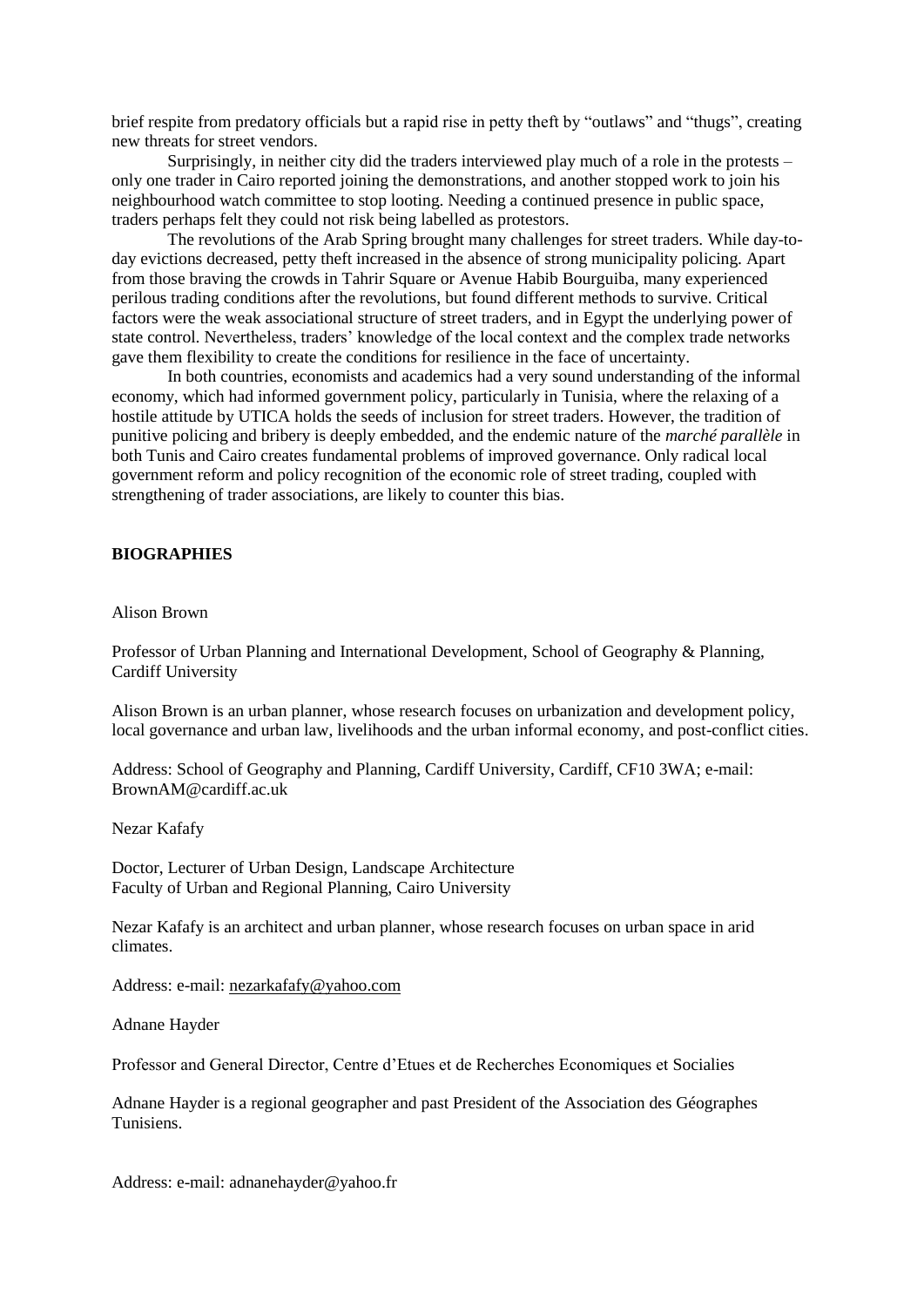## **END REFERENCES**

Ahmed, S (2016), "Informal land controls, Karachi, Pakistan", unpublished PhD thesis, Cardiff University.

Allagui, I and J Kuebler (2011), "The Arab Spring and the Role of ICTs", *International Journal of Communications* Vol 5, pages 1435–1442.

Anderson, L (2011), "Demystifying the Arab Spring: parsing the differences between Tunisia, Egypt and Libya", *Foreign Affairs* Vol 90, No 3, pages 2–7.

Bayat, A (2013), "Revolution in bad times", *New Left Review* Vol 80, pages 47–60.

Beall, J, T Goodfellow and D Rogers (2011), "Cities, conflict and state fragility", Working Paper No 85, Crisis States Research Centre, Development Studies Institute, London School of Economics and Political Science.

Bellin, E (2012), "Reconsidering the robustness of authoritarianism in the Middle East: lessons from the Arab spring", *Comparative Politics* Vol 44, No 2, pages 127–149.

Bellows, J and E Miguel (2009), "War and collective action in Sierra Leone", *Journal of Public Economics* Vol 93, Nos 11–12, pages 1144–1157.

Berkes, F and H Ross (2013), "Community resilience: toward an integrated approach", *Society & Natural Resources* Vol 26, No 1, pages 5–20.

Brown, A (editor) (2006), *Contested Space: Street Trading, Public Space and Livelihoods in Developing Cities*, ITDG Publishing, Rugby.

Brown, A et al. (2010), "Street Traders and the Emerging Spaces for Urban Voice and Citizenship in African Cities", *Urban Studies* Vol 47, No 3, pages 666–683.

Charmes, J (2000), "Informal sector, poverty and gender: A review of empirical evidence", Background paper for the World Development Report 2001.

Cross, J and A Morales (editors) (2007), *Street Entrepreneurs: People, place and politics in local and global perspectives*, Routledge, Abingdon.

Danielsson, A (2015), "Informality and Peacebuilding: Field Notes on the Intrinsic Reproductive Principles of Informal Economic Practices in Post-Conflict Kosovo", *International Peacekeeping* Vol 23, No 1, pages 1–28.

Darwisheh, H (2014), "Trajectories and outcomes of the 'Arab Spring': comparing Tunisia, Egypt, Libya and Syria", IDE Discussion Paper No 456, Institute of Developing Economies-Japan External Trade Organization.

De Soto, H (1989), *The Other Path*, Harper and Row, New York.

De Soto, H (2012), *L'économie informelle: comment y remédier? Une opportunité pour la Tunisie*  [*The informal economy: how to remedy it? An opportunity for Tunisia*], UTICA and Instituto Libertad y Democracia, Tunis.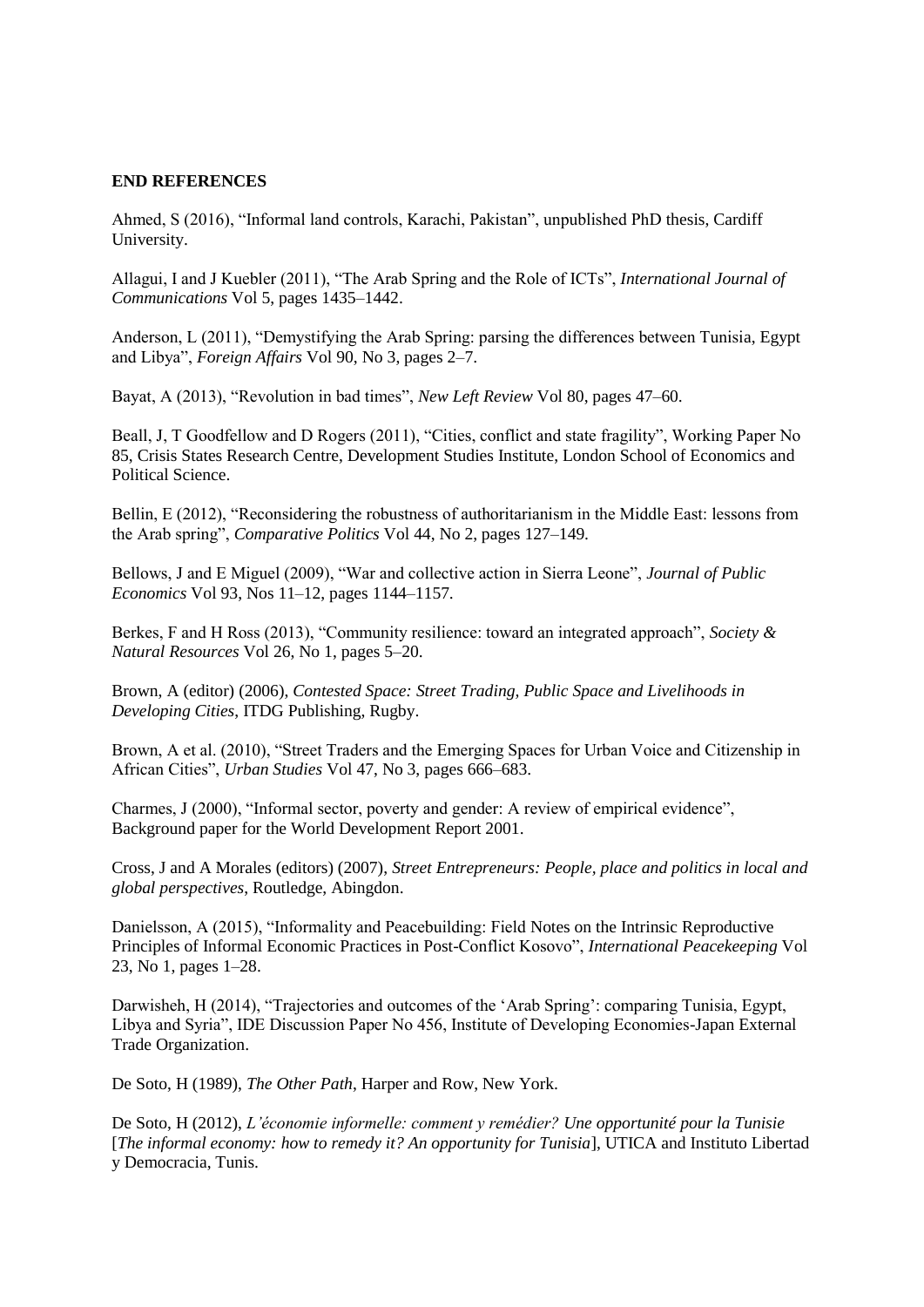DFID (2011), *Defining disaster resilience: A DFID approach paper*, London.

El-Fattah, M (2012), "A survey-based exploration of satisfaction and profitability in Egypt's Informal Sector", Working Paper No 169, Egyptian Centre for Economic Studies, Cairo.

Folke, C (2006), "Resilience: the emergence of a perspective for social-ecological systems analyses", *Global Environmental Change* Vol 16, No 3, pages 253–267.

GFI, ISTIS and TAMSS (2013), *Survey of informal workers in Tunisia*, Study report.

Harvey, D (2012), *Rebel Cities: From the Right to the City to the Urban Revolution*, Verso, London and New York.

Herrera, J, M Kuépié, C J Nordman, X Oudin, X and F Roubaud (2012), "Informal Sector and Informal Employment: Overview of Data for 11 Cities in 10 Developing Countries", WIEGO Working Paper (Statistics) No 9.

Holling, C S (1973), "Resilience and stability of ecological systems", *Annual Review of Ecological Ecology and Systematics* Vol 4, pages 1–23.

Hornborg, A (2009), "Zero-sum world: challenges in conceptualizing environmental load displacement and ecologically unequal exchange in the world-system", *International Journal of Comparative Sociology* Vol 50 (Nos 3–4), pages 237–262.

ILO (2013) *Women and men in the informal economy: a statistical picture*, International Labour Office, Geneva.

Jackson, P and Z Scott (2007), *Local government in post-conflict environments*, United Nations Development Programme, Oslo Governance and Social Development Resource Centre.

Kelman, I, J Galliard and J Mercer (2015), "Climate change's role in disaster risk reduction's future: beyond vulnerability and resilience", *International Journal of Disaster Risk Science* Vol 6, No 1, pages 21–27.

Kerton, S (2012), "Tahrir, Here? The Influence of the Arab Uprisings on the Emergence of Occupy", *Social Movement Studies* Vol 11, Nos 3–4, pages 302–308.

Levin, S A, S Barrett, S Aniyar, W Baumol, C Bliss, B Bolin, P Dasgupta, P Ehrlich, C Folke, I-M Gren, C S Holling, A Jansson, B-O Jansson, K-G Maler, D Martin, C Perrings and E Sheshinksi (1998), "Resilience in natural and socioeconomic systems", *Environment and Development Economics* Vol 3, No 2, pages 221–262.

Lyons, M and A Brown (2010), "Has mercantilism reduced urban poverty in SSA? Boom and bust in the markets of Lomé and Bamako", *World Development* Vol 38, No 5, pages 771–782.

Magis, K (2010), "Community resilience: an indicator of social sustainability", *Society & Natural Resources* Vol 23, No 5, pages 401–416.

Mallet, R and R Slater (2012), "Growth and livelihoods in fragile and conflict-affected situations", Working Paper 9, Secure Livelihoods Research Consortium, Overseas Development Institute.

McLoughlin, C (2012) *Topic Guide on Fragile States*, Governance and Social Development Resource Centre, Department for International Development.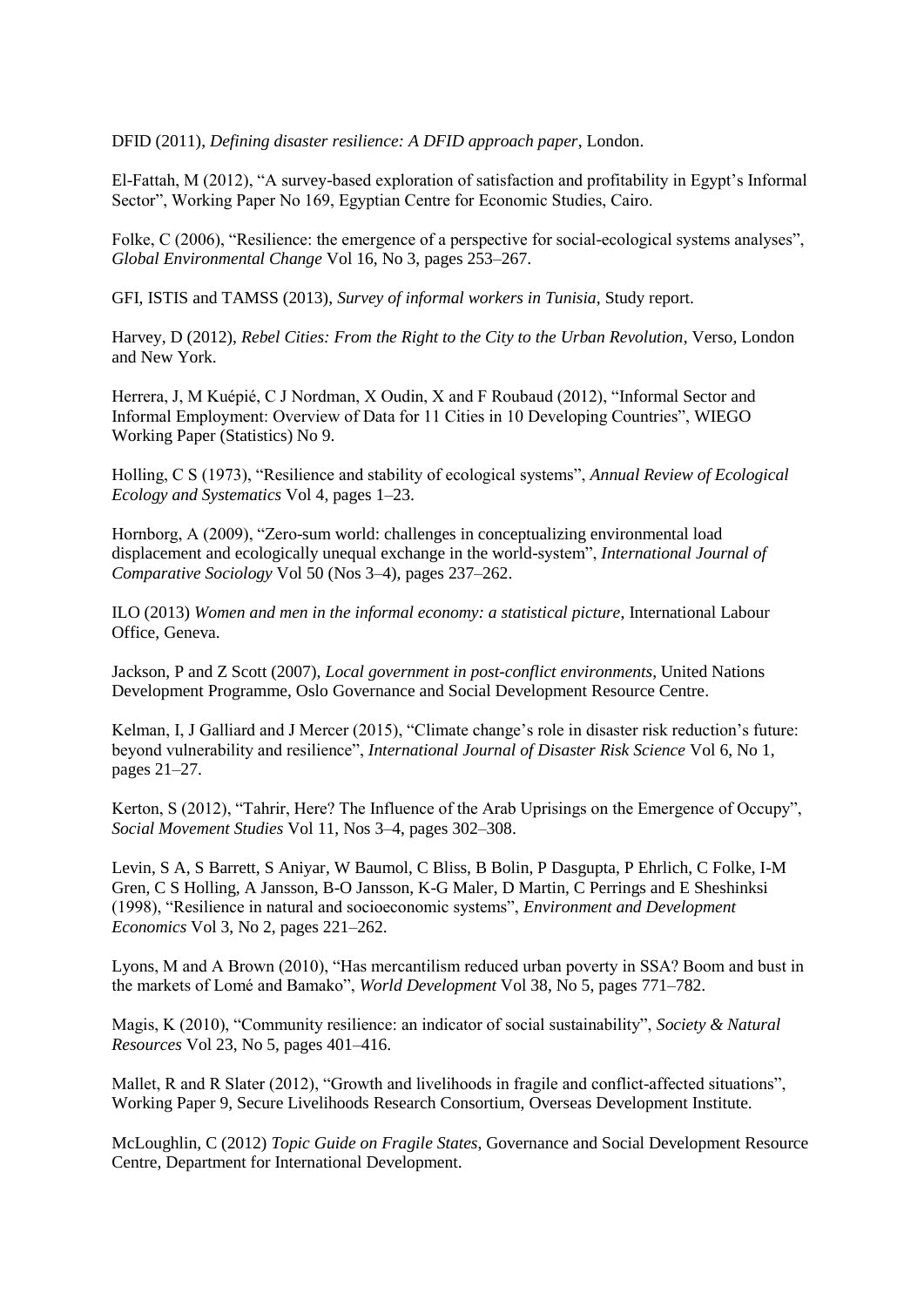Moser, C (2004), "Urban violence and insecurity: a roadmap", *Environment and Urbanization* Vol 16, No 2, pages 3–16.

Moser, C and C McIlwaine (2006), "Latin American urban violence as a development concern: towards a framework for violence reduction", *World Development* Vol 34, No 1, pages 89–112.

Muggah, R (2014), "Deconstructing the fragile city: exploring insecurity, violence and resilience", *Environment and Urbanization* Vol 26, No 2, pages 345–358.

OECD (2015), *States of fragility: meeting post-2015 ambitions*, OECD Publishing, Paris. Pickerill, J and J Krinsky (2012), "Why Does Occupy Matter?", *Social Movement Studies* Vol 11, Nos 3–4, pages 279–287.

World Bank (2014), *Striving for better jobs: the challenge of informality in the Middle East and North Africa*, Directions in Development Report No 90271.

<sup>3</sup> Herrera, J. M Kuépié, C J Nordman, X Oudin, X and F Roubaud (2012), "Informal Sector and Informal Employment: Overview of Data for 11 Cities in 10 Developing Countries", WIEGO Working Paper (Statistics) No 9.

<sup>4</sup> Brown, A et al. (2010), "Street Traders and the Emerging Spaces for Urban Voice and Citizenship in African Cities", *Urban Studies* Vol 47, No 3, pages 666–683.

5 Brown, A (editor) (2006), *Contested Space: Street Trading, Public Space and Livelihoods in Developing Cities*, ITDG Publishing, Rugby.

6 De Soto, H (1989), *The Other Path*, Harper and Row, New York.

7 Cross, J and A Morales (editors) (2007), *Street Entrepreneurs: People, place and politics in local and global perspectives*, Routledge, Abingdon.

<sup>8</sup> Lyons, M and A Brown (2010), "Has mercantilism reduced urban poverty in SSA? Boom and bust in the markets of Lomé and Bamako", *World Development* Vol 38, No 5, pages 771–782.

9 OECD (2015), *States of fragility: meeting post-2015 ambitions*, OECD Publishing, Paris.

<sup>10</sup> McLoughlin, C (2012) *Topic Guide on Fragile States*, Governance and Social Development Resource Centre, Department for International Development.

<sup>11</sup> Beall, J, T Goodfellow and D Rogers (2011), "Cities, conflict and state fragility", Working Paper No 85, Crisis States Research Centre, Development Studies Institute, London School of Economics and Political Science.

<sup>12</sup> See reference 11, page 2.

 $\overline{a}$ 

<sup>&</sup>lt;sup>1</sup> World Bank (2014), *Striving for better jobs: the challenge of informality in the Middle East and North Africa*, Directions in Development Report No 90271, page 6.

**<sup>2</sup>** Niamey (Niger), Ouagadougou (Burkina Faso), Bamako (Mali), Dakar (Senegal), Abidjan [\(Côte](http://abidjan.net/)  [d'Ivoire](http://abidjan.net/)), Lomé (Togo), Cotonou (Benin), Antananarivo (Madagascar), Lima (Peru), Hanoi (Vietnam), Ho Chi Minh City (Vietnam).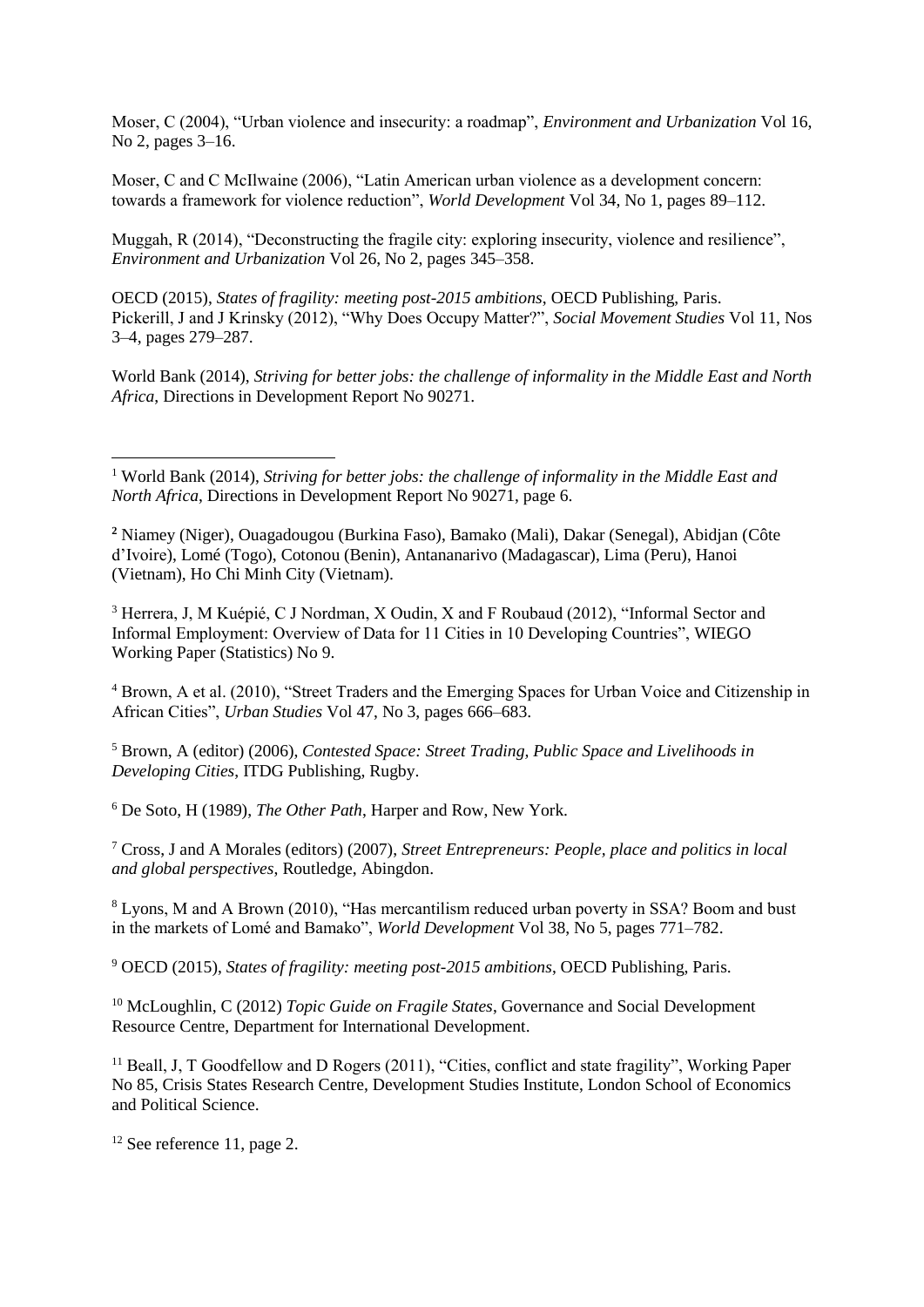<sup>13</sup> Muggah, R (2014), "Deconstructing the fragile city: exploring insecurity, violence and resilience", *Environment and Urbanization* Vol 26, No 2, pages 345–358, page 345.

<sup>14</sup> Moser, C (2004), "Urban violence and insecurity: a roadmap", *Environment and Urbanization* Vol 16, No 2, pages 3–16.

<sup>15</sup> Moser. C and C McIlwaine (2006), "Latin American urban violence as a development concern: towards a framework for violence reduction", *World Development* Vol 34, No 1, pages 89–112, page 92.

<sup>16</sup> Harvey, D (2012), *Rebel Cities: From the Right to the City to the Urban Revolution*, Verso, London and New York, pages 116–118.

<sup>17</sup> Kerton, S (2012), "Tahrir, Here? The Influence of the Arab Uprisings on the Emergence of Occupy", *Social Movement Studies* Vol 11, Nos 3–4, pages 302–308.

<sup>18</sup> Pickerill, J and J Krinsky (2012), "Why Does Occupy Matter?", *Social Movement Studies* Vol 11, Nos 3–4, pages 279–287.

<sup>19</sup> Mallet, R and R Slater (2012), "Growth and livelihoods in fragile and conflict-affected situations", Working Paper 9, Secure Livelihoods Research Consortium, Overseas Development Institute.

<sup>20</sup> Danielsson, A (2015), "Informality and Peacebuilding: Field Notes on the Intrinsic Reproductive Principles of Informal Economic Practices in Post-Conflict Kosovo", *International Peacekeeping* Vol 23, No 1, pages 1–28.

<sup>21</sup> Jackson, P and Z Scott (2007), *Local government in post-conflict environments*, Governance and Social Development Resource Centre; also Ahmed, S (2016), "Informal land controls, Karachi, Pakistan", unpublished PhD thesis, Cardiff University.

<sup>22</sup> Bellows, J and E Miguel (2009), "War and collective action in Sierra Leone", *Journal of Public Economics* Vol 93, Nos 11–12, pages 1144–1157.

<sup>23</sup> Anderson, L (2011), "Demystifying the Arab Spring: parsing the differences between Tunisia, Egypt and Libya", *Foreign Affairs* Vol 90, No 3, pages 2–7.

<sup>24</sup> Bellin, E (2012), "Reconsidering the robustness of authoritarianism in the Middle East: lessons from the Arab spring", *Comparative Politics* Vol 44, No 2, pages 127–149.

 $25$  See reference 23, page 5.

<sup>26</sup> See reference 24.

 $\overline{a}$ 

<sup>27</sup> See reference 23.

<sup>28</sup> See references 17 and 23.

<sup>29</sup> Allagui, I and J Kuebler (2011), "The Arab Spring and the Role of ICTs", *International Journal of Communications* Vol 5, pages 1435–1442.

<sup>30</sup> Darwisheh, H (2014), "Trajectories and outcomes of the 'Arab Spring': comparing Tunisia, Egypt, Libya and Syria", IDE Discussion Paper No 456, Institute of Developing Economies-Japan External Trade Organization.

31 See reference 24.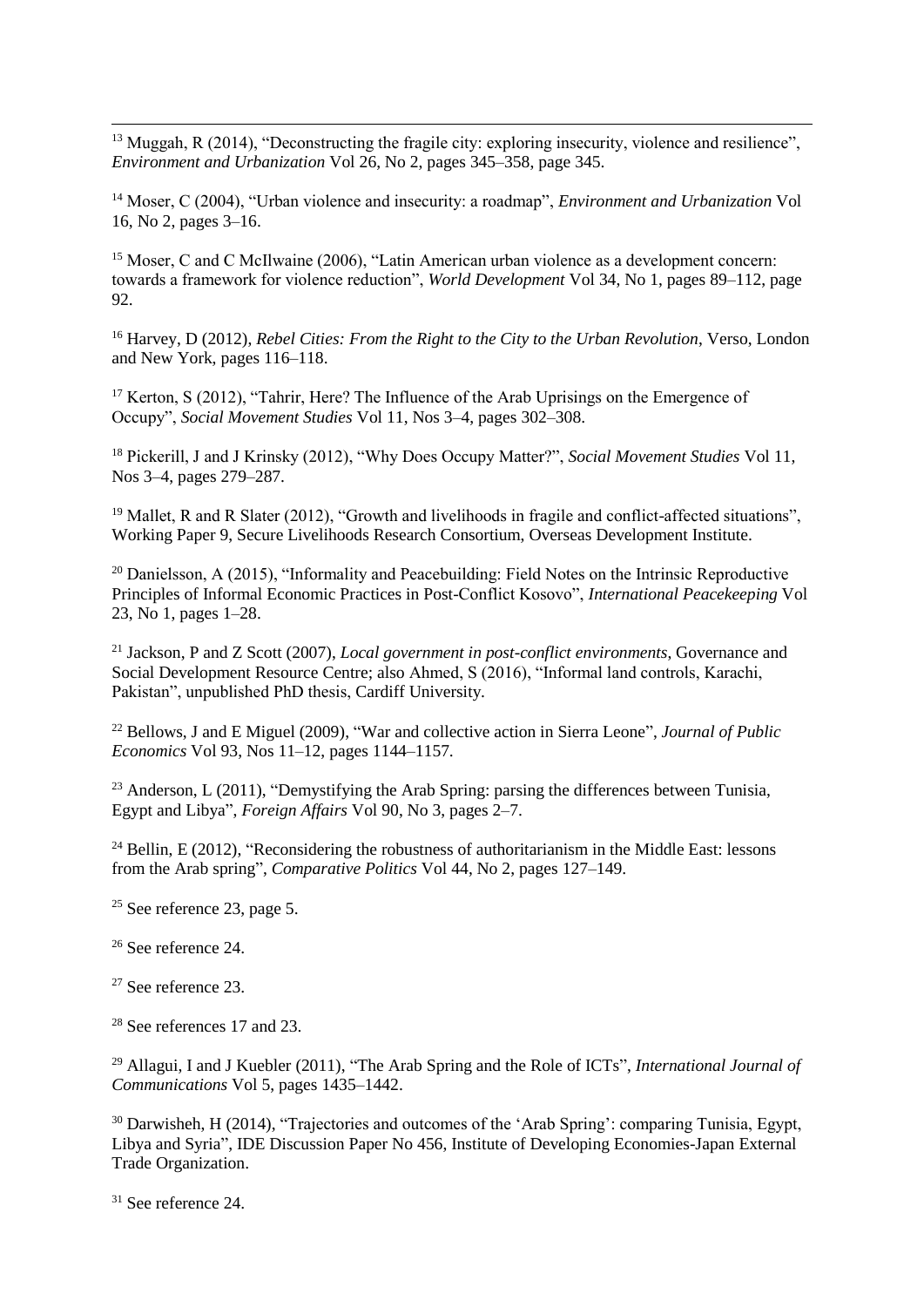<sup>32</sup> See reference 30.

 $\overline{a}$ 

<sup>33</sup> See references 29 and 30.

<sup>34</sup> Bayat, A (2013), "Revolution in bad times", *New Left Review* Vol 80, pages 47–60, page 51.

<sup>35</sup> See reference 34, page 53.

<sup>36</sup> See reference 11.

 $37$  Folke, C (2006), "Resilience: the emergence of a perspective for social-ecological systems analyses", *Global Environmental Change* Vol 16, No 3, pages 253–267.

<sup>38</sup> Holling, C S (1973), "Resilience and stability of ecological systems", *Annual Review of Ecological Ecology and Systematics* Vol 4, pages 1–23.

<sup>39</sup> Levin, S A, S Barrett, S Aniyar, W Baumol, C Bliss, B Bolin, P Dasgupta, P Ehrlich, C Folke, I-M Gren, C S Holling, A Jansson, B-O Jansson, K-G Maler, D Martin, C Perrings and E Sheshinksi (1998), "Resilience in natural and socioeconomic systems", *Environment and Development Economics* Vol 3, No 2, pages 221–262.

<sup>40</sup> Magis, K (2010), "Community resilience: an indicator of social sustainability", *Society & Natural Resources* Vol 23, No 5, pages 401–416, page 401.

<sup>41</sup> Berkes, F and H Ross (2013), "Community resilience: toward an integrated approach", *Society & Natural Resources* Vol 26, No 1, pages 5–20.

<sup>42</sup> DFID (2011), *Defining disaster resilience: A DFID approach paper*, London, page 6.

<sup>43</sup> Kelman, I, J Galliard and J Mercer (2015), "Climate change's role in disaster risk reduction's future: beyond vulnerability and resilience", *International Journal of Disaster Risk Science* Vol 6, No 1, pages 21–27.

<sup>44</sup> Hornborg, A (2009), "Zero-sum world: challenges in conceptualizing environmental load displacement and ecologically unequal exchange in the world-system", *International Journal of Comparative Sociology* Vol 50, Nos 3–4, pages 237–262.

<sup>45</sup> Charmes, J (2000), "Informal sector, poverty and gender: A review of empirical evidence", Background paper for the World Development Report 2001, page 8.

<sup>46</sup> ILO (2013) *Women and men in the informal economy: a statistical picture*, International Labour Office, Geneva, pages 18 and 22.

 $47$  For the statistics in this paragraph see reference 1, pages 87 and 110.

<sup>48</sup> De Soto, H (2012), *L'économie informelle: comment y remédier? Une opportunité pour la Tunisie*  [*The informal economy: how to remedy it? An opportunity for Tunisia*], UTICA and Instituto Libertad y Democraia, Tunis.

<sup>49</sup> TILI was a partnership of the Tunisian Association for Management and Social Stability (TAMSS), Global Fairness Initiative (GFI), and Partners for Democratic Change, in collaboration with the Tunisian Ministry of Vocational Training and Employment. GFI, ISTIS and TAMSS (2013), *Survey of informal workers in Tunisia*, Study report.